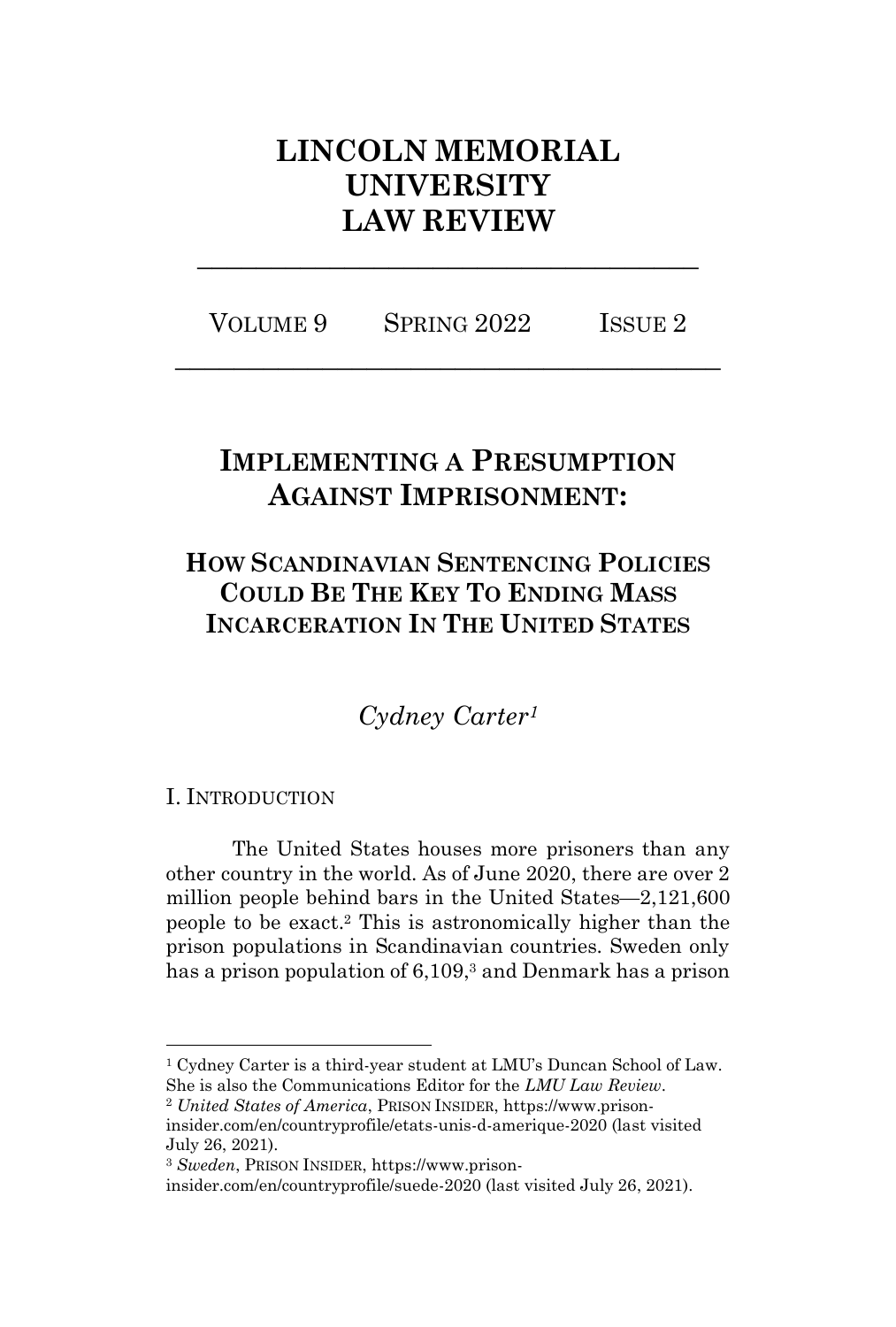population of 4,125.<sup>4</sup> Norway's prison population is 3,207,<sup>5</sup> and in Finland, the prison population is only 2,910.<sup>6</sup> With the United States being significantly larger than these other countries, the incarceration rates for each of these countries may be more helpful when put into perspective by showing how many people each of these countries incarcerates out of every 100,000 inhabitants. In the United States, this number is 639 people,<sup>7</sup> and in Sweden it is 68.<sup>8</sup> The incarceration rate in Denmark is 71 people per 100,000.<sup>9</sup> In Norway the incarceration rate is  $60<sup>10</sup>$  and in Finland, it is only  $53<sup>11</sup>$ Regardless of which statistic you look at, there is only one conclusion to be drawn: the United States has a mass incarceration problem.

The realization that the United States has a problem with mass incarceration begs the question of why this is the case. It is more than a difference in population because the United States is only home to five percent of the world's total population, but it houses almost twenty-five percent of the world's prisoners. <sup>12</sup> Moreover, the United States' higher incarceration rates cannot be explained by higher crime rates, which are historically low.<sup>13</sup> What else could cause the United States to lead the world in incarceration rates? Cultural norms? Policy differences? Ultimately, it comes down to one simple difference: the primary form of punishment in the United States is imprisonment, while

insider.com/en/countryprofile/norvege-2021 (last visited July 26, 2021).

<sup>6</sup> *Finland*, PRISON INSIDER, https://www.prison-

insider.com/en/countryprofile/finlande-2020 (last visited July 26, 2021). <sup>7</sup> *United States of America*, WORLD PRISON BRIEF,

<sup>8</sup> *Sweden*, WORLD PRISON BRIEF,

https://www.prisonstudies.org/country/sweden (last visited July 26, 2021).

*Malady*, 24 LEWIS & CLARK L. REV. 1339, 1346 (2020).

<sup>4</sup> *Denmark*, PRISON INSIDER, https://www.prison-

insider.com/en/countryprofile/danemark-2020 (last visited July 26, 2021). <sup>5</sup> *Norway*, PRISON INSIDER, https://www.prison-

https://www.prisonstudies.org/country/united-states-america (last visited July 26, 2021).

<sup>9</sup> *Denmark*, PRISON INSIDER, https://www.prison-

insider.com/en/countryprofile/danemark-2020 (last visited July 26, 2021). <sup>10</sup> *Norway*, PRISON INSIDER, https://www.prison-

insider.com/en/countryprofile/norvege-2021 (last visited July 26, 2021). <sup>11</sup> *Finland*, PRISON INSIDER, https://www.prison-

insider.com/en/countryprofile/finlande-2020 (last visited July 26, 2021).

<sup>12</sup> Molly J. Walker Wilson, *Retribution as Ancient Artifact and Modern* 

<sup>13</sup> *Id.*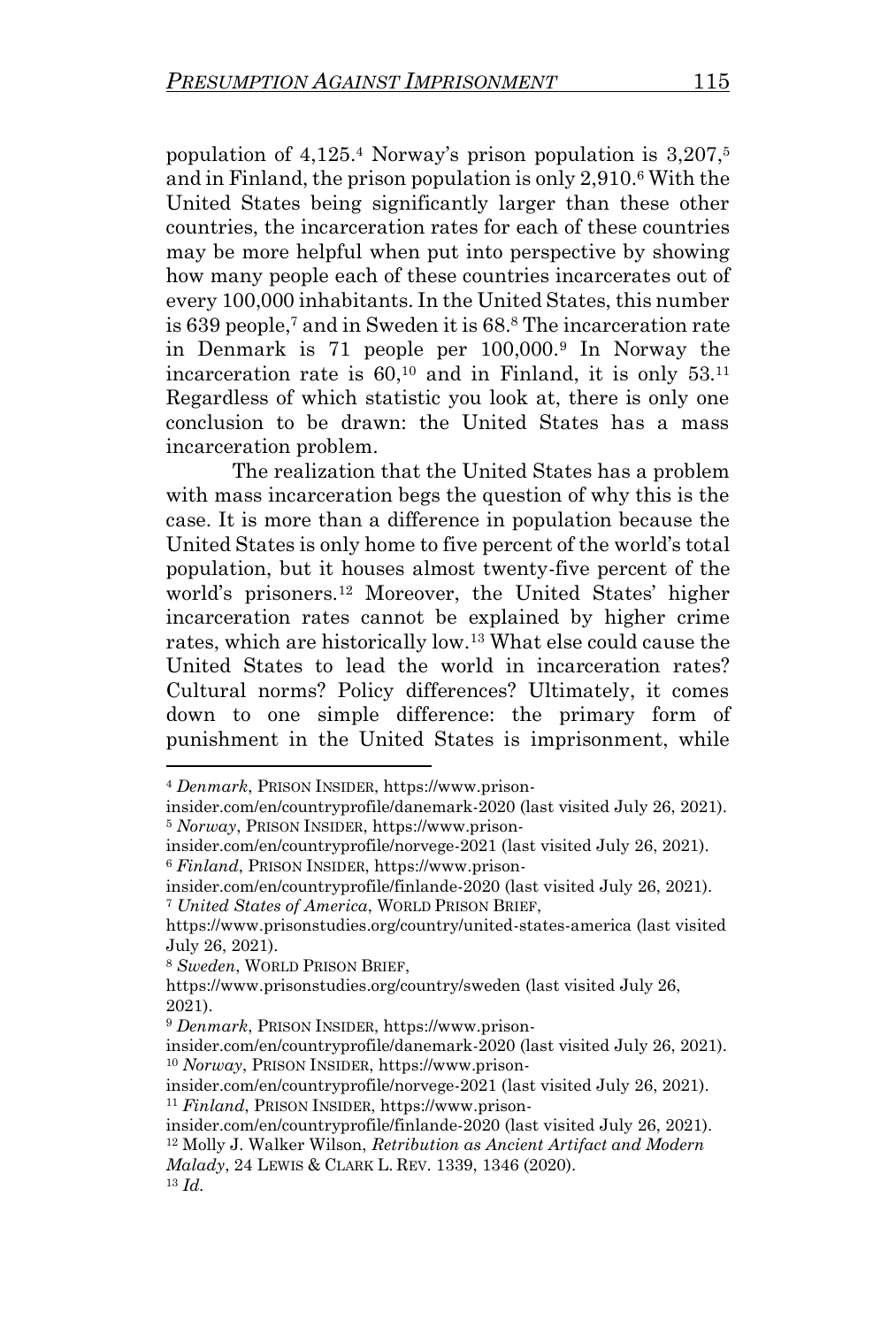Scandinavian countries impose punishments that rehabilitate offenders.<sup>14</sup>

This paper will look at how the different goals of punishment influence how criminal offenders are sentenced in the United States, Sweden, Denmark, Finland, and Norway. Furthermore, it will compare how these different sentencing practices impact the correction systems. First, this paper will start by examining the sentencing policies and practices in the United States, Sweden, Finland, Denmark, and Norway. Then, it will compare these sentencing policies and their impact on incarceration rates and suggest ways in which the Scandinavian sentencing practices could influence changes to the current Federal Sentencing Guidelines in order to combat mass incarceration in the United States.

#### II. SENTENCING IN THE UNITED STATES

A. THE FEDERAL SENTENCING GUIDELINES LAY OUT THE MEANS FOR DETERMINING PROPER SENTENCES IN THE UNITED STATES.

The Sentencing Reform Act of 1984 created the United States Sentencing Commission to establish sentencing policies and practices for the federal criminal justice system through the creation of sentencing guidelines.<sup>15</sup> This Act was aimed at achieving certainty, uniformity, and proportionality in sentencing.<sup>16</sup> When the Federal Sentencing Guidelines were initially created, they were intended to be mandatory, but, in 2005, the Supreme Court ruled in *United States v. Booker* that the Guidelines' subsections requiring judicial compliance were unconstitutional, rendering them advisory in nature.<sup>17</sup>

The Federal Sentencing Guidelines set out a series of steps for determining a particular punishment.<sup>18</sup> The first

<sup>14</sup> Liane Jackson, *Behind Bars in Scandinavia, and What We Can Learn*, ABA JOURNAL (Feb. 1, 2020, 1:25 AM),

https://www.abajournal.com/magazine/article/behind-bars-inscandinavia-and-what-we-can-learn.

<sup>15</sup> U.S. SENT'G GUIDELINES MANUAL § 1A1.2 (U.S. SENT'G COMM'N 2018). <sup>16</sup> *Id.* § 1A1.3.

<sup>17</sup> United States v. Booker, 543 U.S. 220, 245 (2005).

<sup>18</sup> U.S. SENT'G GUIDELINES MANUAL § 1B1.1 (U.S. SENT'G COMM'N 2018).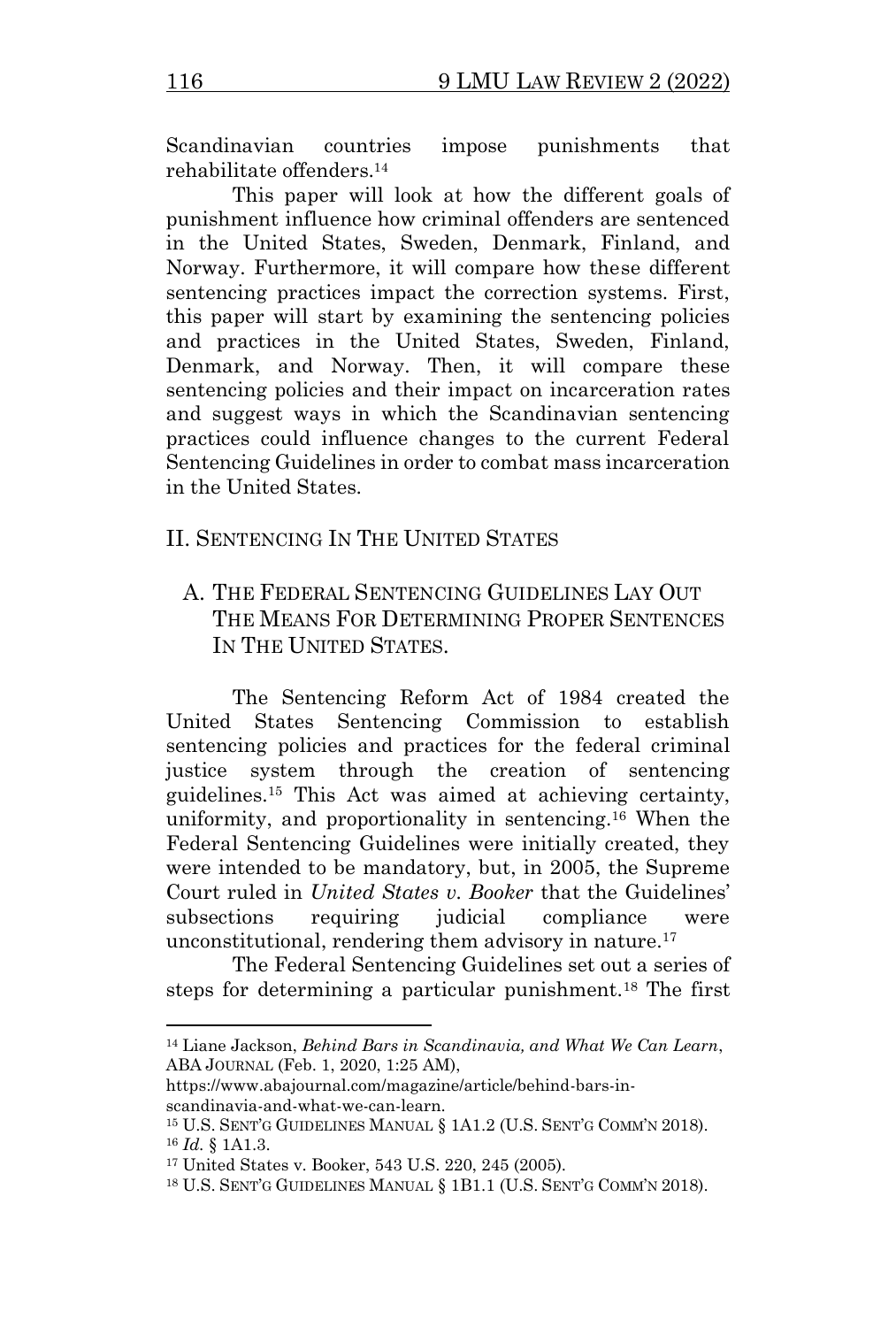step is to identify the base offense level.<sup>19</sup> Chapter Two of the Guidelines lists various offenses by conduct and assigns levels to each offense.<sup>20</sup> The base offense level is then adjusted by applying the appropriate specific offense characteristics, cross-references, and special instructions.<sup>21</sup> The next step is to apply further adjustments related to victim, role, and obstruction of justice from Parts A, B, and C of Chapter Three.<sup>22</sup> If there are multiple counts of conviction, each of these steps is repeated for each count, and Part D of Chapter Three is applied to group the counts and further adjust the offense level.<sup>23</sup> Then, the appropriate adjustments under Part E of Chapter Three are applied if the defendant accepts responsibility.<sup>24</sup> The sixth step is to determine the defendant's criminal history category under Part A of Chapter Four, which uses a point system.<sup>25</sup> Points are assigned based on the length of prior sentences, the circumstances under which the prior offense was committed, and other characteristics of the prior offense.<sup>26</sup> Further adjustments are made to either the criminal history category or offense level under Part B of Chapter Four for defendants classified as career offenders or offenses committed as part of a criminal livelihood.<sup>27</sup>

Once the offense level and criminal history category are determined, the sentencing table in Part A of Chapter Five is used to determine the recommended months of imprisonment.<sup>28</sup> The offense levels are listed vertically on the left of the chart, and the criminal history categories are listed horizontally across the top.<sup>29</sup> The box where the offense level and criminal history category intersect contains the recommended sentencing range in months of imprisonment.<sup>30</sup> Boxes that fall within Zone A recommend a

<sup>23</sup> U.S. SENT'G GUIDELINES MANUAL § 1B1.1(a)(4) (U.S. SENT'G COMM'N 2018).

<sup>19</sup> *Id.* § 1B1.1(a)(1).

<sup>20</sup> *Id.*

<sup>21</sup> *Id.* § 1B1.1(a)(2).

<sup>22</sup> *Id.* § 1B1.1(a)(3).

 $^{24}$  *Id.* § 1B1.1(a)(5).

<sup>25</sup> *Id.* § 1B1.1(a)(6).

<sup>26</sup> *Id.* § 4A.

<sup>27</sup> *Id.* § 4B.

<sup>28</sup> *Id.* § 1B1.1(a)(7).

<sup>29</sup> U.S. SENT'G GUIDELINES MANUAL § 5A (U.S. SENT'G COMM'N 2018).

<sup>30</sup> *Id.*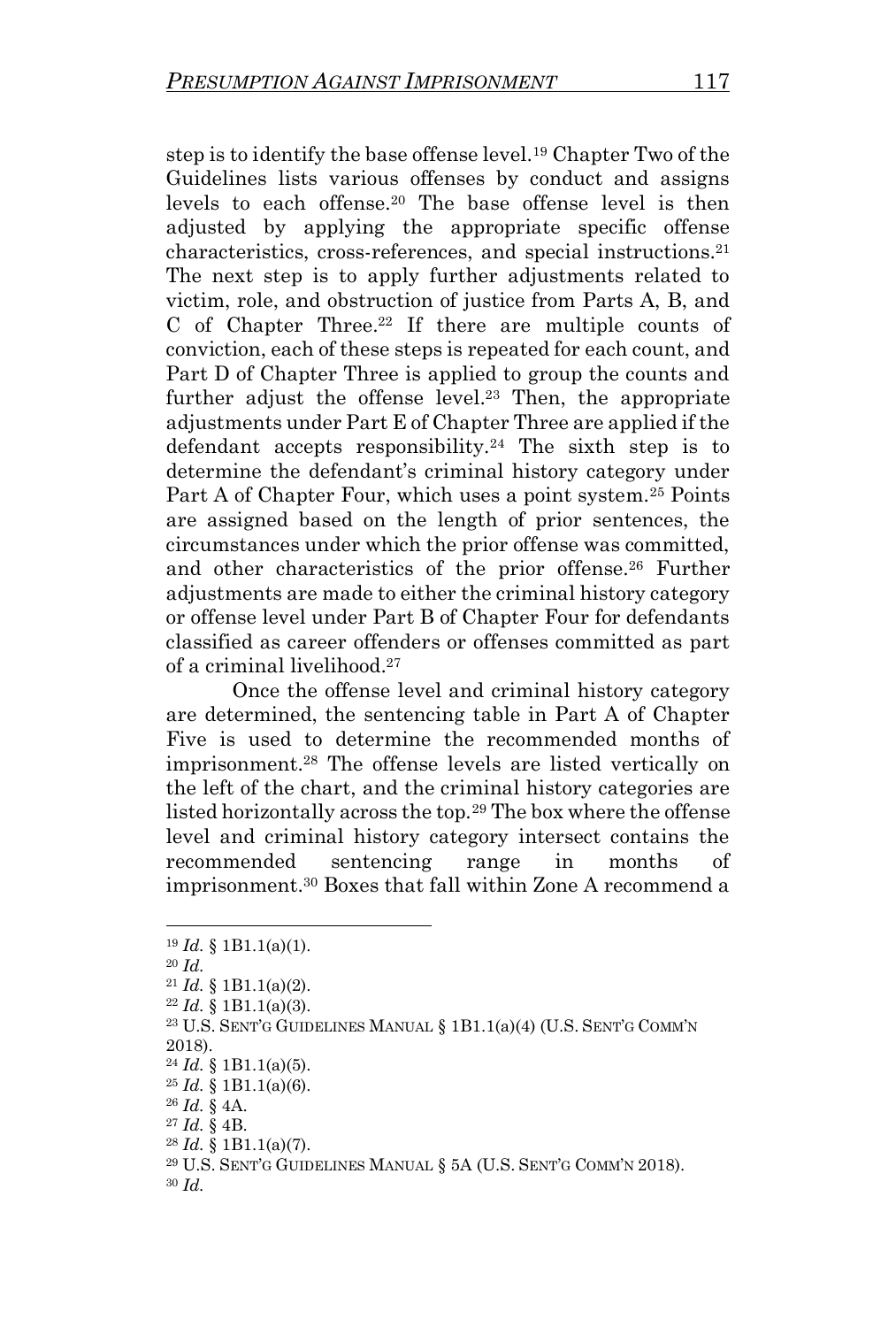sentence of zero to six months.<sup>31</sup> Boxes within Zone B recommend a sentencing range of one to fifteen months.<sup>32</sup> Boxes in Zone C recommend a sentence of ten to eighteen months, and Zone D includes all recommended sentences of fifteen months or more.<sup>33</sup> Once the sentencing range is determined, Parts B through G of Chapter Five are used to determine the sentencing requirements and options related to probation, imprisonment, supervision conditions, fines, and restitution.<sup>34</sup> Then, Parts H through K of Chapter Five incorporate specific offender characteristics, circumstances that might warrant departures, and any other policy statements or commentary that may warrant consideration.<sup>35</sup> The court's final step in determining the imposition of a particular sentence is to consider the factors listed in 18 U.S.C. § 3553(a), which advises courts to "impose a sentence sufficient, but not greater than necessary" to achieve the statutory sentencing goals.<sup>36</sup>

B. THOUGH ALTERNATIVES TO IMPRISONMENT ARE AVAILABLE UNDER THE FEDERAL SENTENCING GUIDELINES, THEY ARE ONLY AVAILABLE UNDER CERTAIN CIRCUMSTANCES AND MANDATORY MINIMUMS MUST BE MET.

The primary alternative to imprisonment under the Sentencing Guidelines is probation. The Guidelines read:

Probation may be used as an alternative to incarceration, provided that the terms and conditions of probation can be fashioned so as to fully meet the statutory purposes of sentencing, including promoting respect for the law, providing just punishment for the offense, achieving general deterrence, and protecting the public from further crimes by a defendant.<sup>37</sup>

<sup>31</sup> *Id.*

<sup>32</sup> *Id.*

<sup>33</sup> *Id.*

<sup>34</sup> *Id.* § 1B1.1(a)(8).

<sup>35</sup> U.S. SENT'G GUIDELINES MANUAL § 1B1.1(b) (U.S. SENT'G COMM'N 2018).

<sup>36</sup> *Id.* § 1B1.1(c).

<sup>37</sup> *Id.* at ch. 5, pt. B, introductory cmt.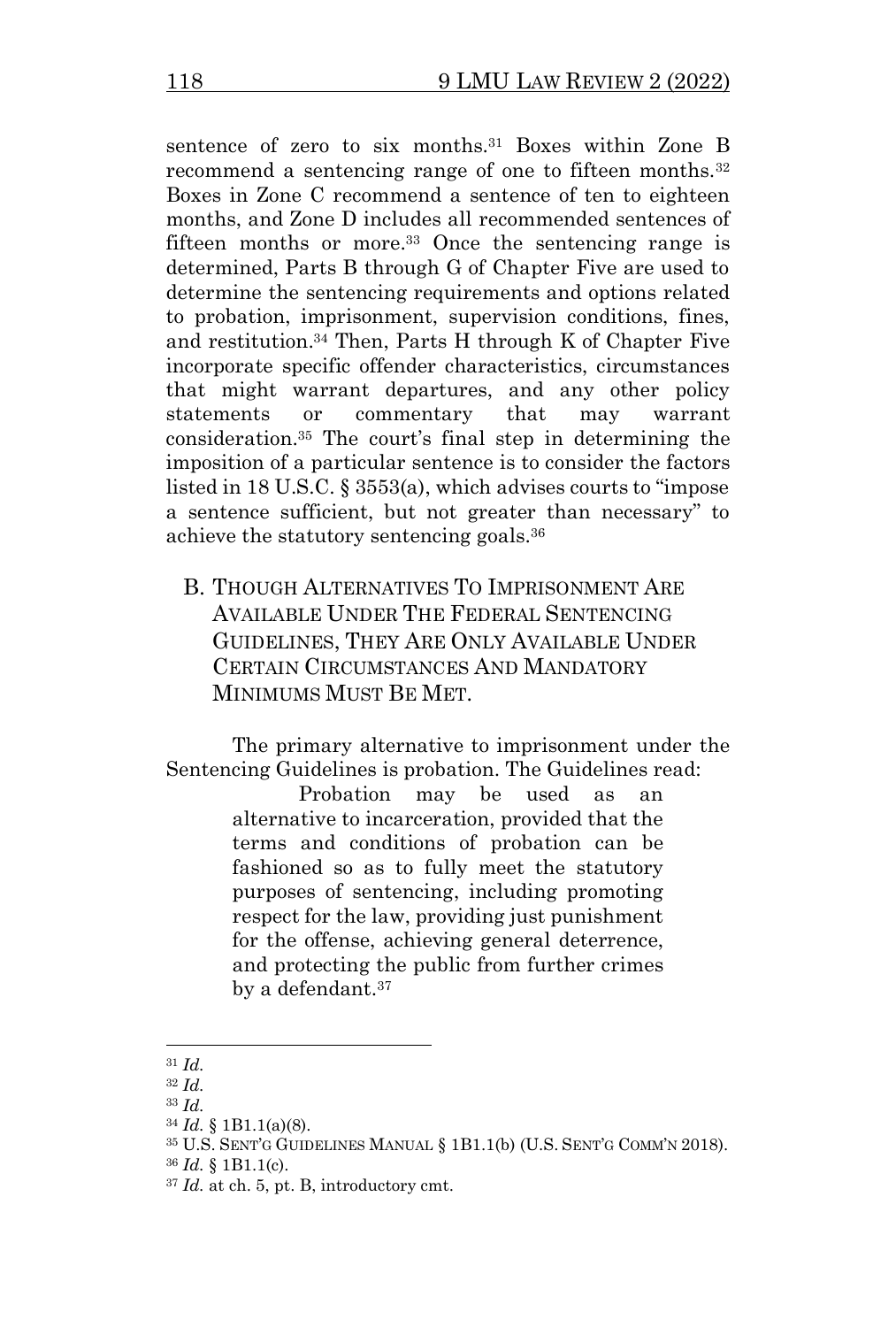The Guidelines go on to limit the circumstances in which imposing a term of probation is allowed.<sup>38</sup> Probation sentences are limited to Zone A of the sentencing table or Zone B if the court also imposes further conditions on the probation term.<sup>39</sup> However, probation is not an available sentence if the offender is convicted of a Class A or B felony, if the offense expressly precludes probation as a sentence, or if the defendant is simultaneously sentenced to imprisonment for the same or a different offense.<sup>40</sup> If the court decides to sentence the defendant to probation for a felony, the guidelines advise that the defendant should be required to make restitution, work in community service, or both unless the court imposes a fine or finds extraordinary circumstances that would make these conditions unreasonable.<sup>41</sup> If the court decides that there are extraordinary circumstances that would make it unreasonable to require the defendant to make restitution or complete community service, the guidelines recommend that the court impose at least one discretionary condition.<sup>42</sup> These discretionary conditions may include but are not limited to supporting dependents, maintaining employment or education, and undergoing medical or psychological treatment.<sup>43</sup> The court may also decide, on a case-by-case basis, if special conditions are appropriate.<sup>44</sup> These special conditions include community confinement, home detention, community service, occupational restrictions, curfews, and intermittent confinement.<sup>45</sup> Fines may also be imposed as the sole sanction where no prison term is required by the Guidelines; however, they may also be imposed as a condition of supervised release following imprisonment or as a condition of probation.<sup>46</sup>

For offenses in Zone A, imprisonment is not required unless that specific offense requires imprisonment under

<sup>38</sup> *Id.* § 5B1.1.

<sup>39</sup> *Id.* § 5B1.1(a).

 $40$  *Id.* § 5B1.1(b).

<sup>41</sup> U.S. SENT'G GUIDELINES MANUAL § 5B1.3(a)(2) (U.S. SENT'G COMM'N 2018).

<sup>42</sup> *Id.*

<sup>43</sup> 18 U.S.C. § 3563(b).

<sup>44</sup> U.S. SENT'G GUIDELINES MANUAL § 5B1.3(d) (U.S. SENT'G COMM'N 2018). <sup>45</sup> *Id.* 

<sup>46</sup> *Id.* § 5E1.2 cmt. n.1.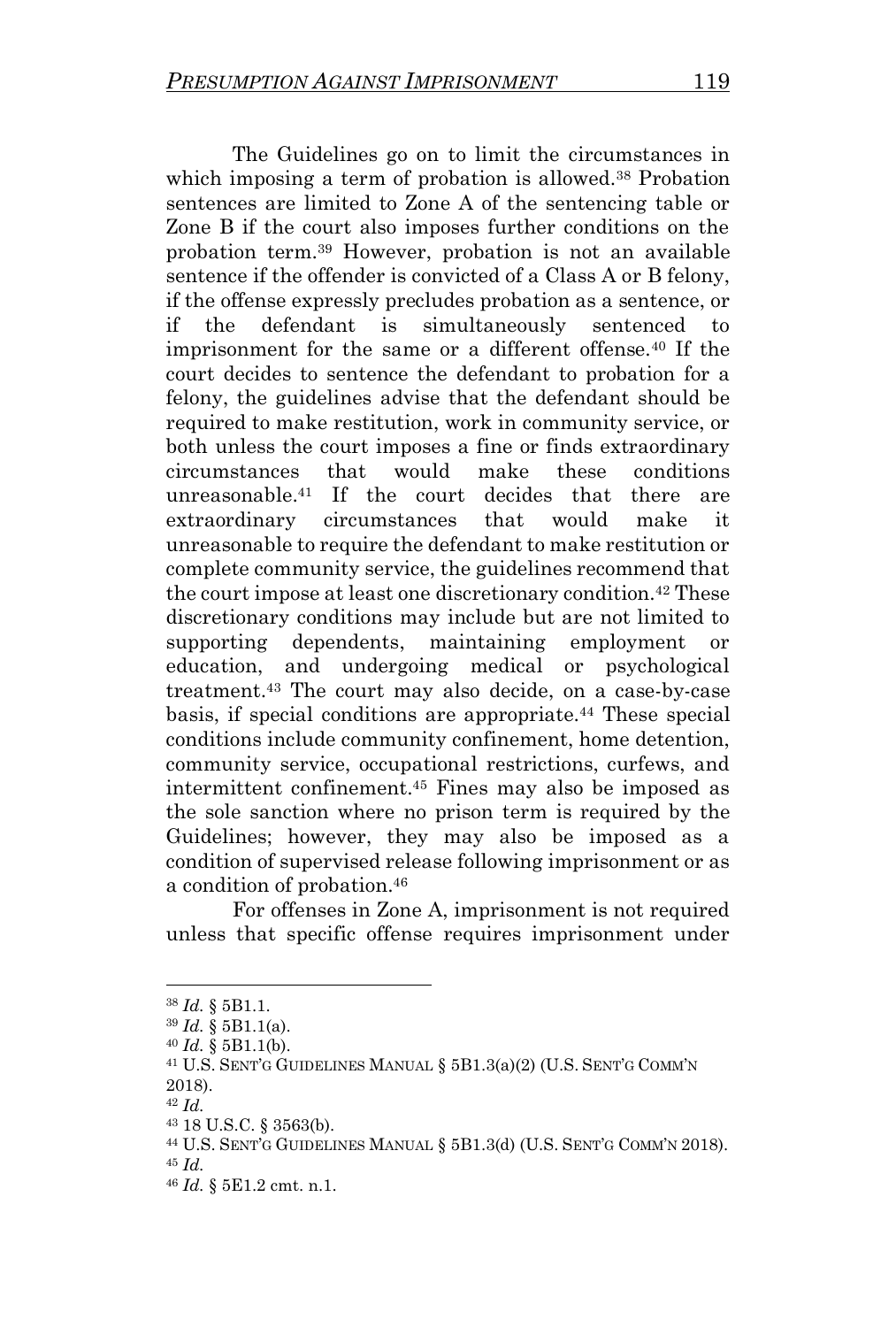Chapter Two of the Sentencing Guidelines.<sup>47</sup> Zone B requires a prison sentence or a sentence of probation with conditions that substitute for imprisonment.<sup>48</sup> These conditions must be for the same amount of time recommended by the Sentencing Table for imprisonment and include intermittent confinement, community confinement, or home detention.<sup>49</sup> A prison sentence can also include a term of supervised release with a condition that requires either community confinement or home detention; however, at least one month must be actual imprisonment, and the total length of the sentence must fall within the range recommended by the sentencing table.<sup>50</sup> The minimum sentence term in Zone C can be satisfied by either a prison sentence or a prison sentence that includes a term of supervised released with a condition that requires either community confinement or home detention; however, at least half of the minimum term must be actual imprisonment.<sup>51</sup> Only a prison sentence can satisfy the minimum term for offenses that fall within Zone D.<sup>52</sup>

 $47$  *Id.* § 5C1.1(b).

<sup>48</sup> *Id.* § 5C1.1(c).

<sup>49</sup> *Id.*

<sup>50</sup> U.S. SENT'G GUIDELINES MANUAL § 5C1.1 cmt. n.3. (U.S. SENT'G COMM'N 2018).

 $51$  *Id.* § 5C1.1(d).

<sup>52</sup> *Id.* § 5C1.1(f).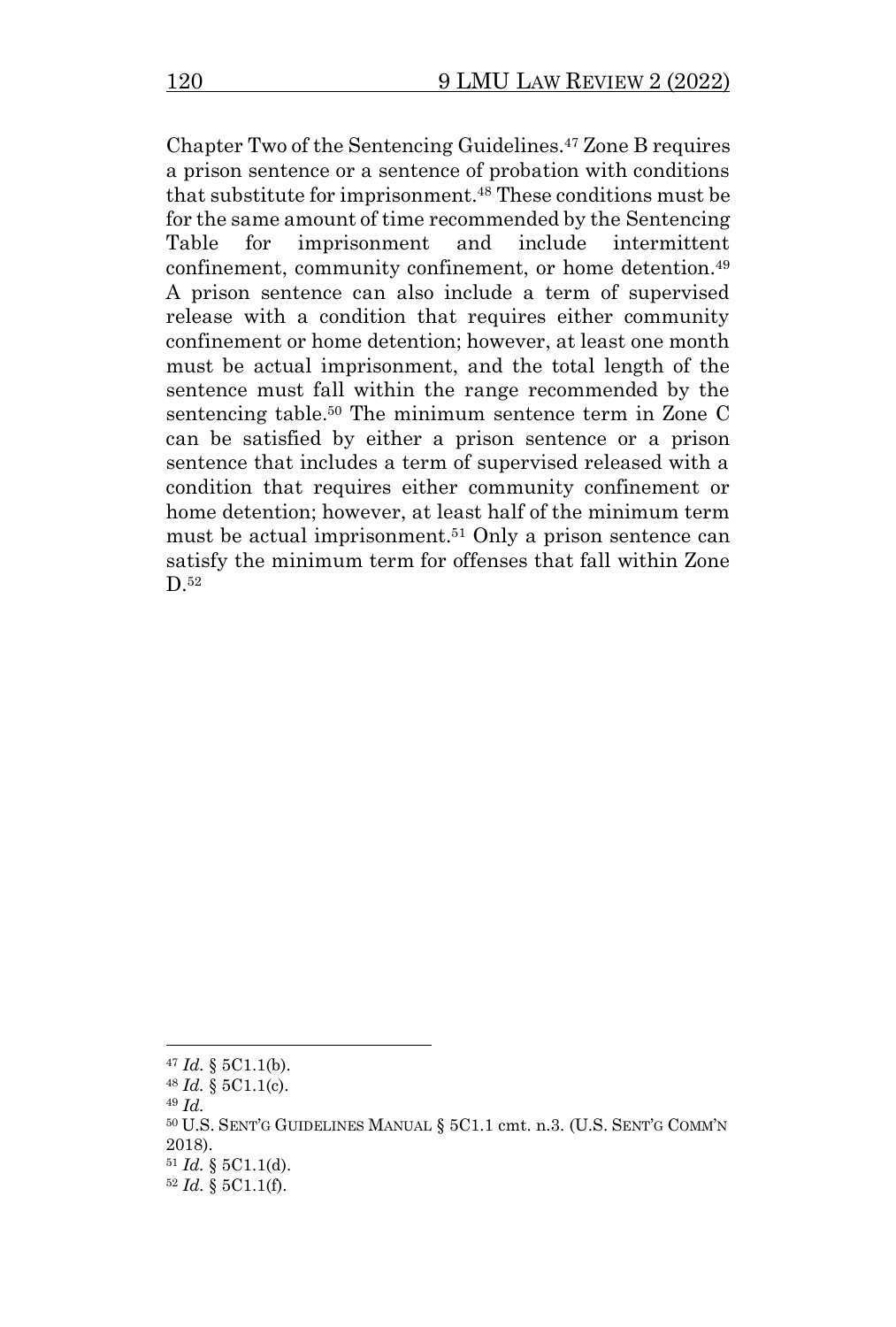### III. SENTENCING IN SCANDINAVIAN COUNTRIES

## A. SCANDINAVIAN COUNTRIES AIM TO IMPOSE LESS HARMFUL SENTENCES BY FOCUSING ON ALTERNATIVE SANCTIONS AND RESERVING IMPRISONMENT FOR OFFENDERS WHO COMMIT THE MOST EGREGIOUS CRIMES.

The Scandinavian system uses the humane neoclassicism sentencing theory, "which stresses the principles of proportionality, predictability, and equality." 53 Under the principle of proportionality in the Scandinavian system, "it is more important to prevent overly harsh and unjustified penalties than to prevent overly lenient ones."<sup>54</sup> The Finnish, Danish, and Swedish codes have similar language in the sentencing chapters of their penal codes that stress the importance of sentences being proportional "to the harmfulness and dangerousness of the offense, the motives for the [offense], and . . . the culpability of the offender." 55 Additionally, the principle of endangerment requires not only actual harms, but potential harms be considered in the determination of the seriousness of the offense.<sup>56</sup> The principle of subjective coverage limits endangerment only to the harms that "the actor foresaw . . . or should have foreseen." <sup>57</sup> "Culpability relates to the actor's mental state at the time of the offense," which includes consideration of "the degree of planning and premeditation, the firmness of the criminal decision, and the offender's decisiveness." 58 Culpability does not include "the offender's personality or the moral merits of [the offender's] way of life," but culpability may be mitigated by "respectable and altruistic motives or

<sup>53</sup> Ville Hinkkanen & Tapio Lappi-Seppälä, *Sentencing Theory, Policy, and Research in the Nordic Countries*, 40 CRIME & JUST. 349, 355 (2011). <sup>54</sup> *Id.* at 356.

<sup>55</sup> *Id.* at 356-7 (quoting from the semiofficial translation of the Finnish code provided by the Ministry of Justice ("Translations of Finnish acts and decrees," http://www.finlex.fi/en/laki/kaannokset/).

<sup>56</sup> *Id.* at 358.

<sup>57</sup> *Id.*

<sup>58</sup> *Id.*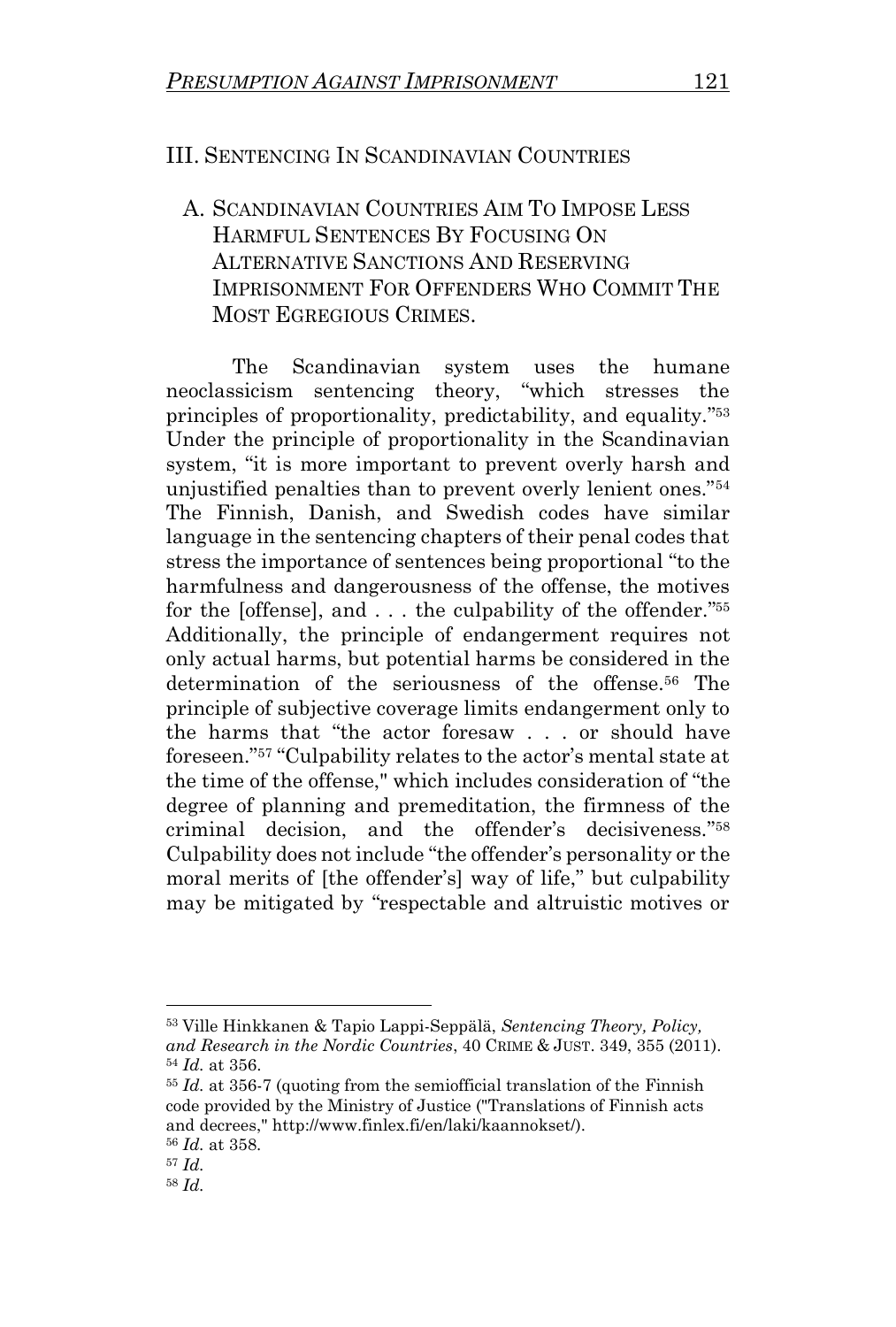the [intent] to benefit other members of society," justifying lesser sanctions. 59

Criminal codes in Scandinavian countries define offenses and indicate their severity.<sup>60</sup> Offenses are graded into subcategories by seriousness: petty, standard, and aggravated.<sup>61</sup> Each subcategory is assigned a minimum and maximum penalty, except in Denmark where few minimum punishments are provided.<sup>62</sup> While maximum penalties are binding and cannot be exceeded except for minor exceptions, minimum penalties are only presumptive and are not mandatory.<sup>63</sup> Minimums are low compared to the United States' mandatory minimums, and "penalties tend to be . . . in the lower quarter or third of the authorized range." <sup>64</sup> After the penalty range is determined, the court chooses the type of sanction and the amount of punishment.<sup>65</sup>

Under the Scandinavian system, imprisonment is only to be considered as a last resort when other alternatives are unavailable.<sup>66</sup> Scandinavian countries all share similar sets of sanctions, which are arranged by severity in order to follow the principle of proportionality.<sup>67</sup> The first level of "sanctions consist[s] of warnings, usually in the form of nonprosecution." <sup>68</sup> In Finland, cases that go to "court may . . . result in waiver of measures." <sup>69</sup> The second level consists of fines, which may be imposed in connection with a conditional or unconditional prison sentence in Denmark.<sup>70</sup> Community sanctions make up the third level, which "consists of different combinations of conditional or suspended sentence[s], probation or supervision, community service, treatment orders, electronic monitoring, and fines." <sup>71</sup> The

<sup>63</sup> *Id.*

<sup>59</sup> Ville Hinkkanen & Tapio Lappi-Seppälä, *Sentencing Theory, Policy, and Research in the Nordic Countries*, 40 CRIME & JUST. 349, 358 (2011). <sup>60</sup> *Id.* at 354.

<sup>61</sup> *Id.* 

<sup>62</sup> *Id.*

<sup>64</sup> *Id.*

<sup>65</sup> Ville Hinkkanen & Tapio Lappi-Seppälä, *Sentencing Theory, Policy, and Research in the Nordic Countries*, 40 CRIME & JUST. 349, 355 (2011). <sup>66</sup> *Id.* at 367.

<sup>67</sup> *Id.* at 368.

<sup>68</sup> *Id.* at 368.

<sup>69</sup> *Id.*

<sup>70</sup> *Id.*

<sup>71</sup> Ville Hinkkanen & Tapio Lappi-Seppälä, *Sentencing Theory, Policy,* 

*and Research in the Nordic Countries*, 40 CRIME & JUST. 349, 368 (2011).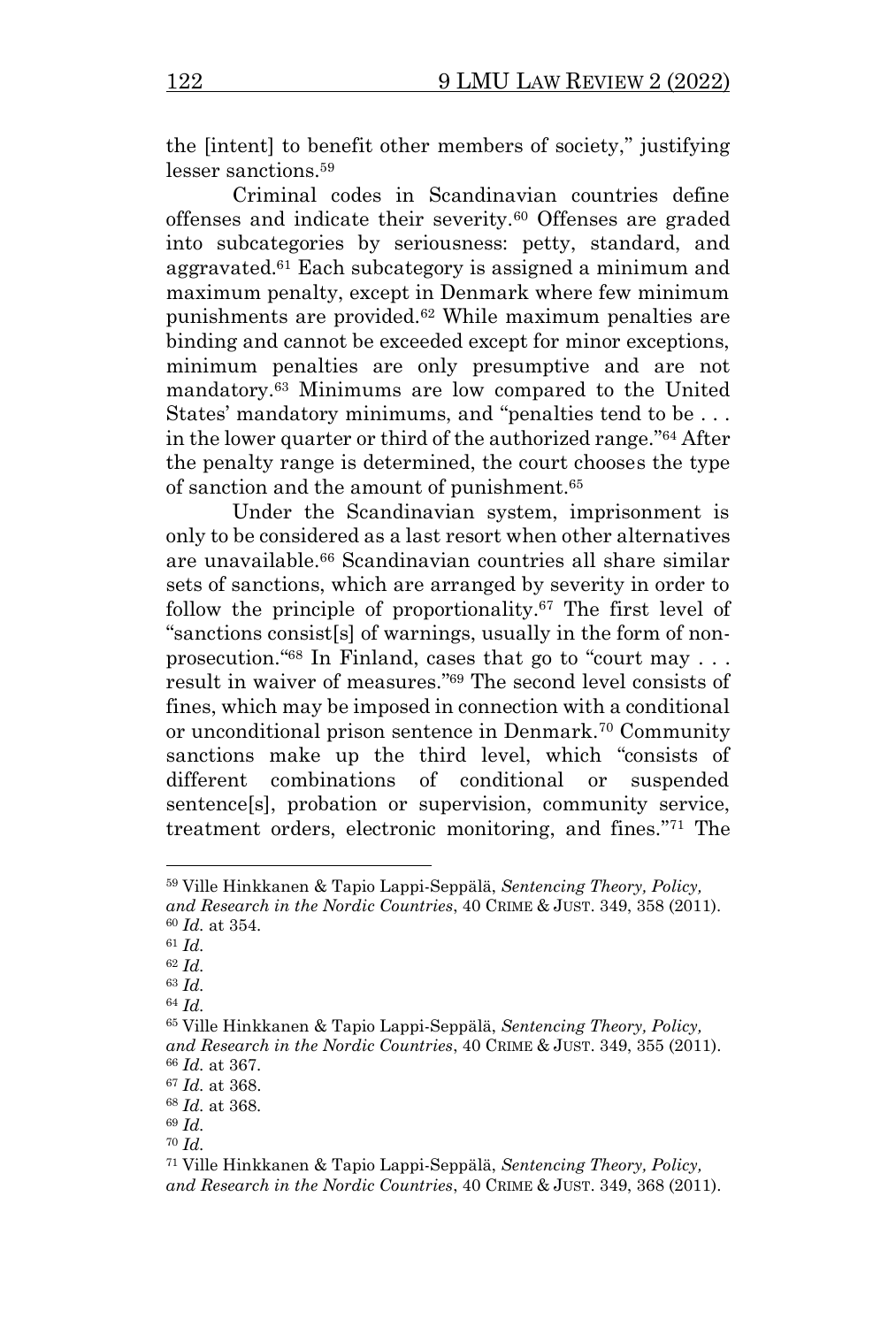last and most severe sanction is imprisonment, which is sometimes "combined with other sanctions, usually a conditional sentence []in Denmark and Norway[]." 72

In Finland, the court must decide between conditional and unconditional imprisonment when the offense is too serious for a fine.<sup>73</sup> Prison sentences up to two years may be imposed conditionally, and conditional prison sentences over a year may be combined with short community service orders.<sup>74</sup> In order to decide between a conditional and unconditional prison sentence, the court takes into consideration "the seriousness of the offense, the culpability of the offender, previous convictions, and the age of the offender."<sup>75</sup> A sufficiently extensive criminal record and a middle-rank offense may lead to unconditional imprisonment.<sup>76</sup> Only serious offenses warrant unconditional imprisonment for first-time offenders, and only special reasons justify juvenile imprisonment.<sup>77</sup> Finland differs from other Scandinavian countries in that it places short prison sentences at the same severity level as community service.<sup>78</sup> The Finish Penal Code requires that "unconditional prison sentences up to eight months . . . be converted to community service" absent unconditional imprisonment sentences, "earlier community service orders or other weighty reasons," which would "bar[] the imposition of a community service order." <sup>79</sup> Thus, community service is considered only after the court concludes that the offense warrants an unconditional prison term.<sup>80</sup> As of 2010, "[o]ffenders deemed unsuitable for community service . . . may be placed under electronic monitoring" supervision if it is justified "in order to uphold and promote the offender's social skills." <sup>81</sup> This sanction is usually imposed for offenders with substance abuse problems, and it includes an activity obligation, which may require the offender to go to work,

<sup>72</sup> *Id.*

<sup>73</sup> *Id.* at 369.

<sup>74</sup> *Id.*

<sup>75</sup> *Id.*

<sup>76</sup> *Id.*

<sup>77</sup> Ville Hinkkanen & Tapio Lappi-Seppälä, *Sentencing Theory, Policy,* 

*and Research in the Nordic Countries*, 40 CRIME & JUST. 349, 369 (2011). <sup>78</sup> *Id.*

<sup>79</sup> *Id.*

<sup>80</sup> *Id.*

<sup>81</sup> *Id.* at 370.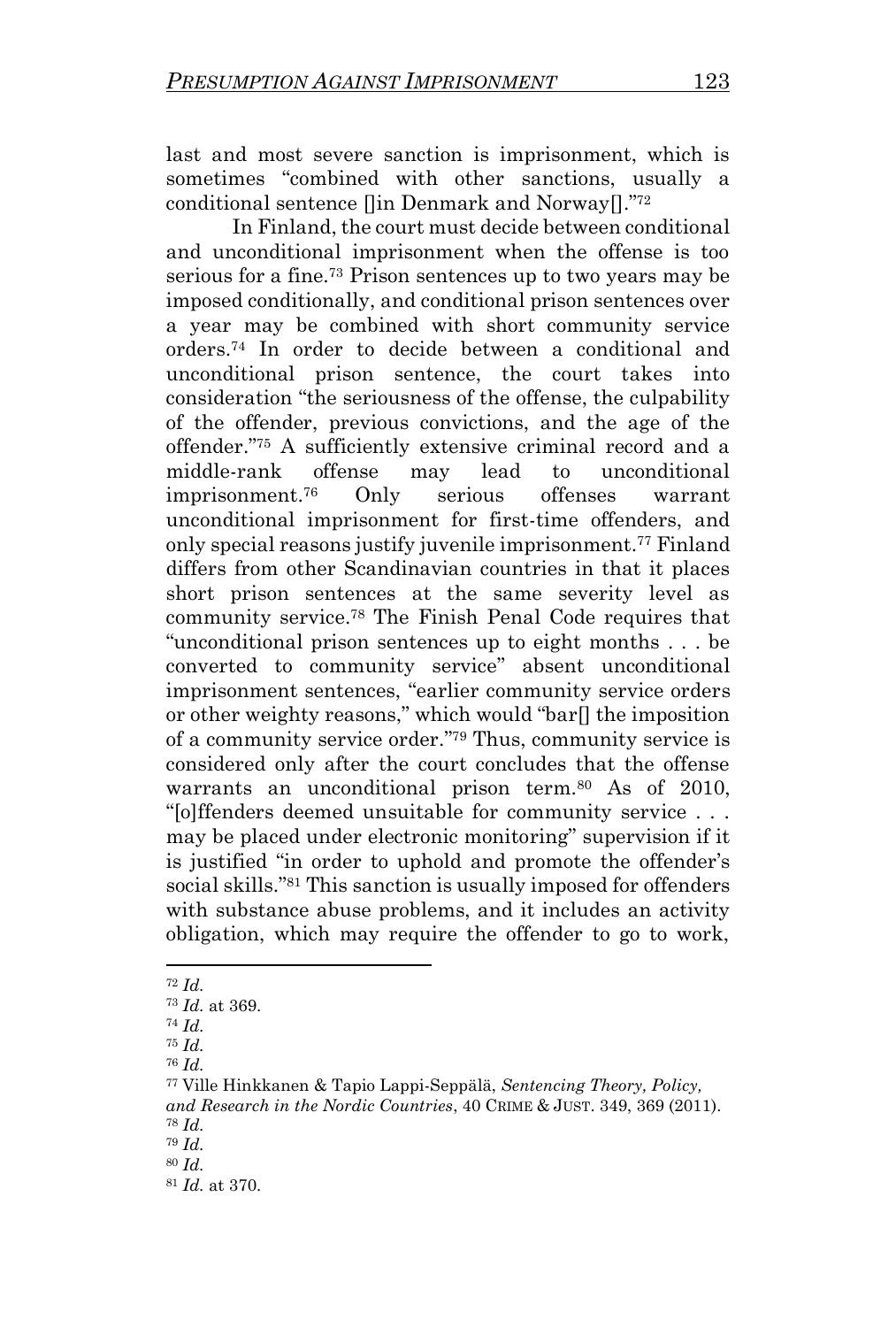school, or a rehabilitation program.<sup>82</sup> Therefore, Finland's sentencing ladder is as follows: non-prosecution, waiver of sentence, fines, conditional imprisonment, and unconditional imprisonment.<sup>83</sup>

"Sweden has more community alternatives;" its sentencing ladder is as follows: non-prosecution, fines, suspended sentences, conditional sentences, probation, community service, and imprisonment.<sup>84</sup> Suspended sentences often function like warnings in Sweden and usually "do not . . . entail a prefixed prison term." <sup>85</sup> The most common community alternative is probation or "protective supervision," which may be combined with a treatment order, suspended sentence, or community service (which differs from Finland where community service is a freestanding criminal sanction). <sup>86</sup> In addition to proportionality considerations, "community alternatives [are] also tied to behavioral prognoses." <sup>87</sup> According to the Swedish Supreme Court, a suspended sentence is only excluded "'if there are special reasons to assume that the offender will reoffend.""<sup>88</sup> The Swedish Penal Code requires courts to consider whether a sanction of probation "can contribute to the accused refraining from continued criminality."<sup>89</sup> The Supreme Court's declaration that a "total absence of any reasons to assume that the sanction could contribute to the accused refraining from continued criminality" be a precondition to excluding probation has led to probation being imposed in higher risk cases than suspended sentences.<sup>90</sup> When these conditions are not met, or the penal value warrants a prison sentence, suspended sentences and probation can be combined with up to 240 hours of community service.<sup>91</sup>

<sup>82</sup> *Id.*

<sup>83</sup> Ville Hinkkanen & Tapio Lappi-Seppälä, *Sentencing Theory, Policy, and Research in the Nordic Countries*, 40 CRIME & JUST. 349, 369 (2011). <sup>84</sup> *Id.* at 370.

<sup>85</sup> *Id.*

<sup>86</sup> *Id.*

<sup>87</sup> *Id.* at 371.

<sup>88</sup> Ville Hinkkanen & Tapio Lappi-Seppälä, *Sentencing Theory, Policy, and Research in the Nordic Countries*, 40 CRIME & JUST. 349, 371 (2011) (quoting MARTIN BORGEKE & GEORG STERZEL, STUDIER RORANDER PAFOLJDSPRAXIS MED MERA 27 (2009)).

<sup>89</sup> *Id.* (quoting the Swedish Penal Code, SPC 30:9.1).

<sup>90</sup> *Id.* (quoting MARTIN BORGEKE & GEORG STERZEL, STUDIER RORANDER PAFOLJDSPRAXIS MED MERA 142 (2009)).

<sup>91</sup> *Id.*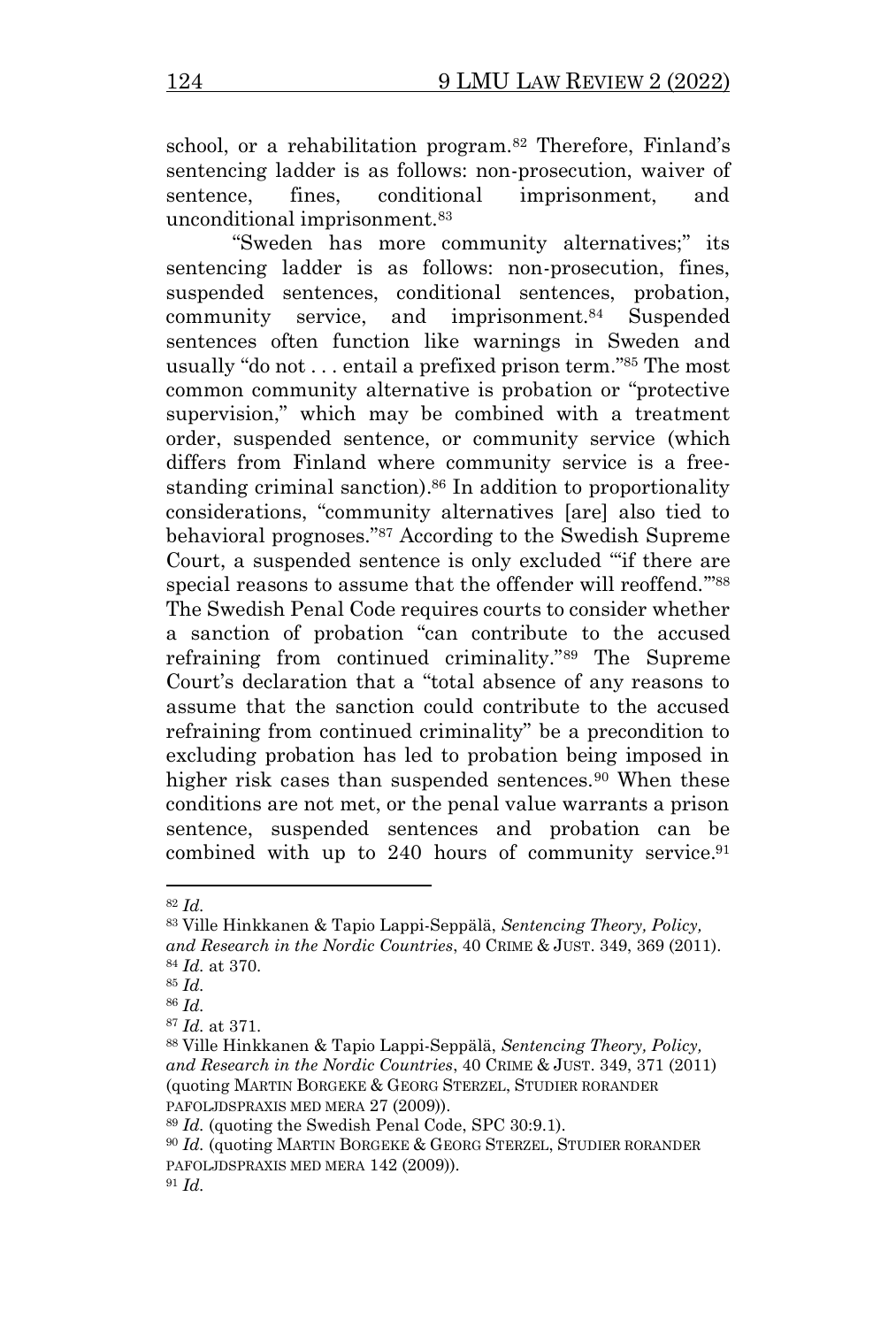Prison sentences of up to twelve months can be replaced with a combined sentence of probation and a treatment order if there is "a connection between substance abuse and the current offense and the 'accused declares [a willingness] to undertake treatment in accordance with a personal plan.'" 92

B. AGGRAVATING AND MITIGATING FACTORS IN SCANDINAVIAN COUNTRIES FOCUS ON THE CULPABILITY OF THE OFFENDER, SO UNRELATED PREVIOUS OFFENSES ARE LESS LIKELY TO INCREASE PUNISHMENT.

While leniency is common for first-time offenders, many Scandinavian countries have limited the influence of recidivism as an aggravating sentencing factor.<sup>93</sup> In Finland, previous offenses are only considered if they show an increased culpability.<sup>94</sup> Previous convictions are more likely to influence community sanctions and backup sanctions.<sup>95</sup> Aggravating factors such as degree of premeditation and planning, racist and xenophobic motives, remuneration, harm, seriousness, and organized crime can increase penalties.<sup>96</sup> Maximum penalties are doubled in Norway for offenses committed as a part of organized crime, which is also true for some violent offenses in Denmark.<sup>97</sup>

Mitigating factors can be external forces such as a "threat . . . strong empathy or an exceptional and sudden temptation . . . contribution of the injured party," or other circumstances that might reduce the offender's culpability to conform to the law.<sup>98</sup> Mitigating factors can also be personality related such as diminished responsibility because of mental illness, inability to understand the factual nature or unlawfulness of their behavior, inability to control

<sup>92</sup> *Id.* at 372 (quoting MARTIN BORGEKE & GEORG STERZEL, STUDIER RORANDER PAFOLJDSPRAXIS MED MERA 219 (2009)).

<sup>93</sup> *Id.* at 359.

<sup>94</sup> Ville Hinkkanen & Tapio Lappi-Seppälä, *Sentencing Theory, Policy, and Research in the Nordic Countries*, 40 CRIME & JUST. 349, 359 (2011). <sup>95</sup> *Id.* at 360.

<sup>96</sup> *Id.* at 360-61.

<sup>97</sup> *Id.* at 361.

<sup>98</sup> *Id.* at 362.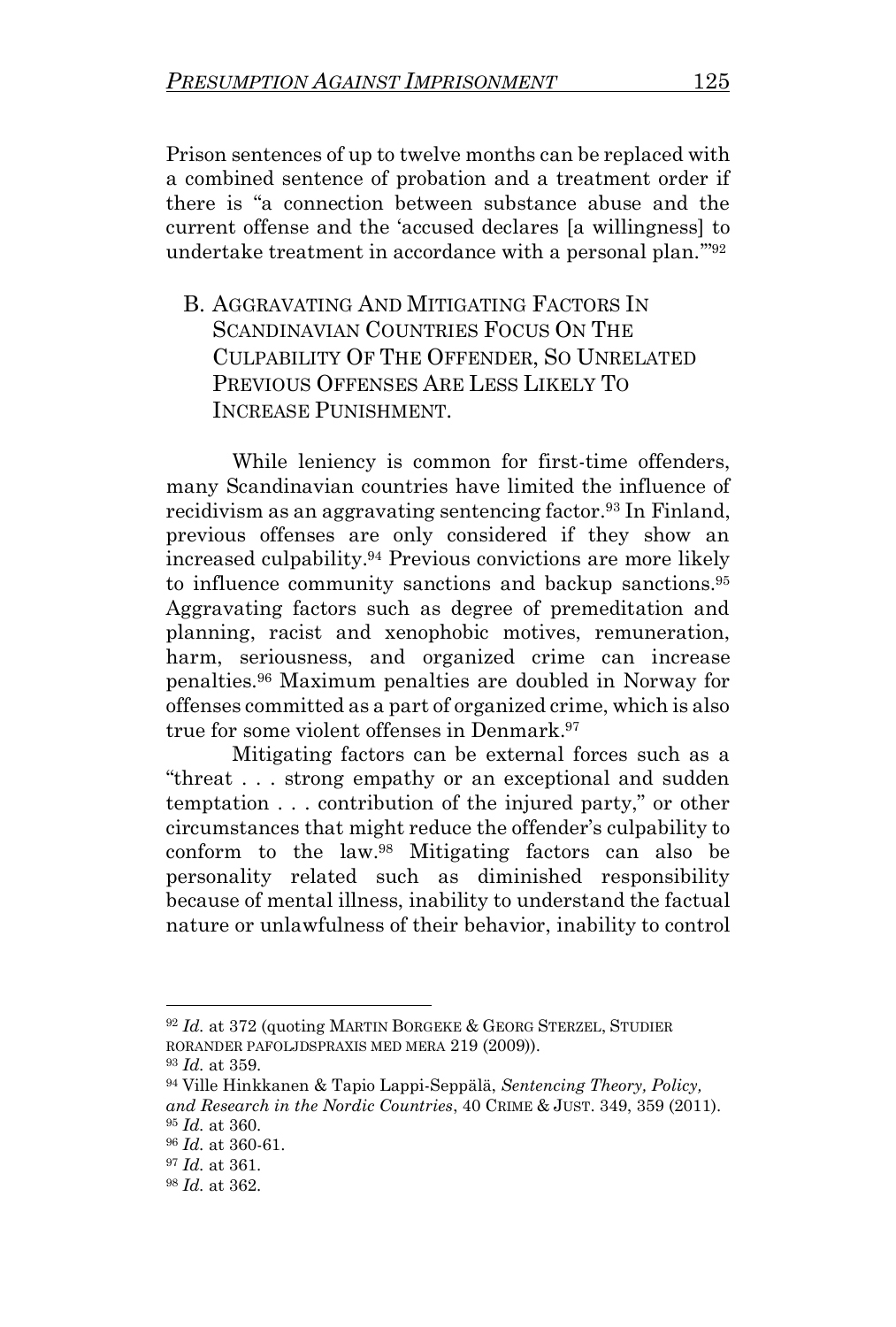their behavior, or age.<sup>99</sup> Other mitigating factors "are based on pragmatic considerations or . . . humaneness, equity, and mercy.<sup>100</sup> These may include cooperation with the victim or the criminal justice system.<sup>101</sup> Mitigation is only available for cooperation in one's own offenses; "exposing crimes by others does not mitigate sentences." <sup>102</sup> Successful mediation with the victim automatically diverts the case from the criminal justice system in Norway.<sup>103</sup> "In Finland and Sweden, mediation and reconciliation may justify non-prosecution, waiver, or lesser punishment.<sup>104</sup> Other factors that may mitigate a sentence include poor health, advanced age, unreasonable hardship, and time passed since the commission of the offense.<sup>105</sup>

If more than one offense is being sentenced simultaneously and they have different minimums, the sentence may not be less than the highest minimum.<sup>106</sup> In Denmark, the maximum penalty is the most severe maximum of the offenses, but aggravating circumstances may increase the maximum penalty by half.<sup>107</sup> In Norway, the maximum for multiple offenses is twice the highest penalty.<sup>108</sup> Finland and Sweden increase the maximum penalty by a portion of the original offense.<sup>109</sup>

<sup>99</sup> Ville Hinkkanen & Tapio Lappi-Seppälä, *Sentencing Theory, Policy, and Research in the Nordic Countries*, 40 CRIME & JUST. 349, 362 (2011). <sup>100</sup> *Id.*

<sup>101</sup> *Id.* at 363.

<sup>102</sup> *Id.*

<sup>103</sup> *Id.*

<sup>104</sup> *Id.*

<sup>105</sup> Ville Hinkkanen & Tapio Lappi-Seppälä, *Sentencing Theory, Policy, and Research in the Nordic Countries*, 40 CRIME & JUST. 349, 363 (2011). <sup>106</sup> *Id.*

<sup>107</sup> *Id.* at 363-64.

<sup>108</sup> *Id.* at 364.

<sup>109</sup> *Id.*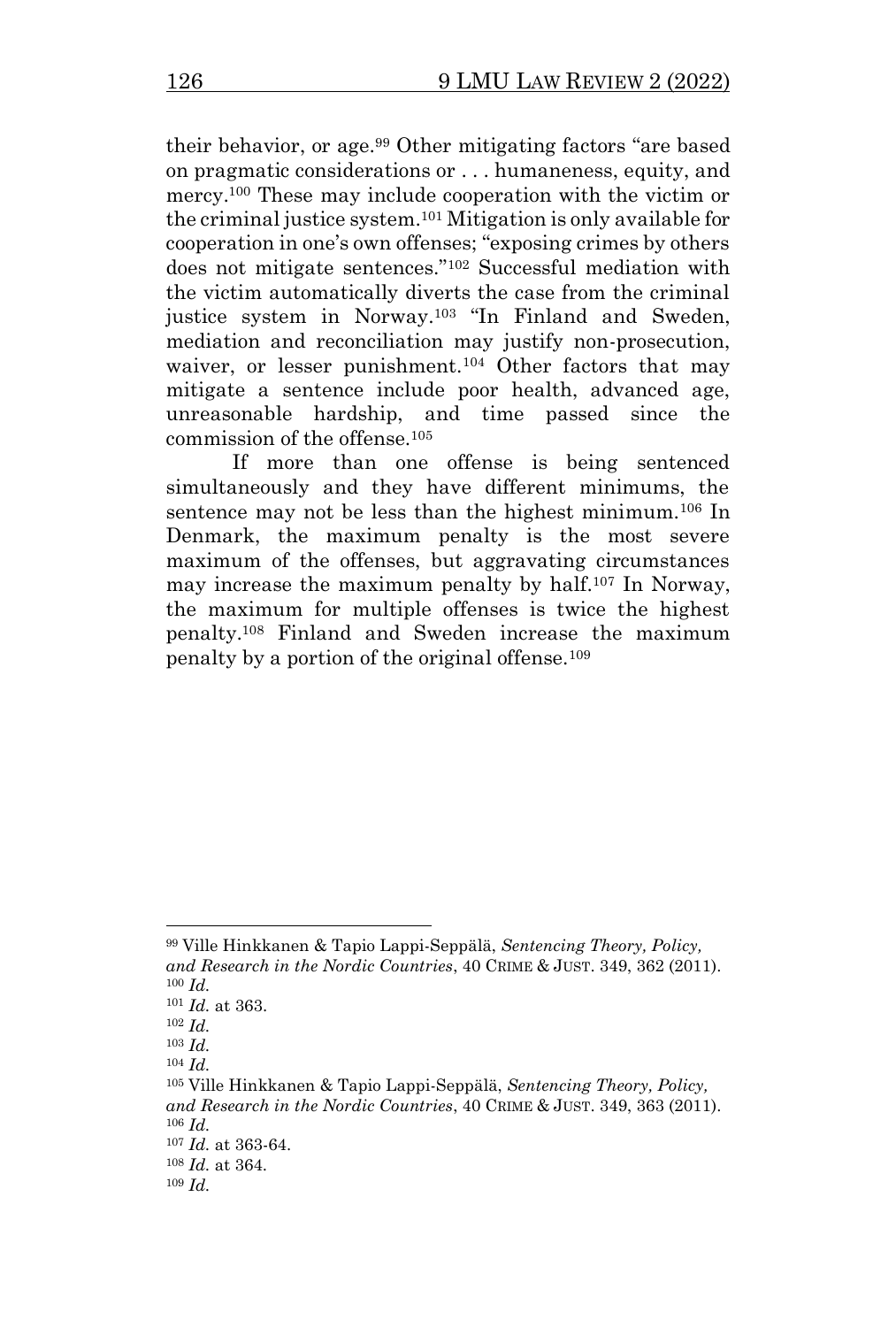#### IV. ANALYSIS

A. The Federal Sentencing Guidelines favor imprisonment as the appropriate punishment, and this is reflected in the fact that prison sentences vastly outnumber any other sanction imposed in federal court.

While imprisonment is a last resort in Scandinavian countries, it is the predominate form of punishment under the Federal Sentencing Guidelines. In 2020, According to the U.S. Sentencing Commission, 91.8% of offenders received imprisonment sentences with 89.1% receiving prison only sentences and 2.7% a combination of prison and alternatives.<sup>110</sup> Only 8.2% of offenders did not receive a prison sentence, 7.7% of which received probation and 0.5% only fined.<sup>111</sup> 1.7% of offenders were sentenced to a combination of probation and alternatives, and the other  $6.0\%$  were only sentenced to probation.<sup>112</sup>

Though these statistics show a clear reliance on incarceration, this was not always the case. This tendency to steer away from alternative sentencing dates back to the 1980s.<sup>113</sup> In the 1970s, alternative sentences were imposed at roughly the same rate as prison sentences.<sup>114</sup> This shift in sentencing practices is largely due to a philosophical shift.<sup>115</sup> The rehabilitation model, which dated back to the establishment of the federal parole board in 1910, generally relied on parole officials to determine if and when prisoners would receive early release.<sup>116</sup> By the 1970s, this model was criticized for yielding too lenient sentences, "disparities in sentences [for] similarly situated offenders, discrimination

<sup>110</sup> U.S. SENT'G COMM'N, Q. DATA REP. 10 (2020), https://www.ussc.gov/ sites/default/files/pdf/research-and-publications/federal-sentencingstatistics/quarterly-sentencing-updates/USSC-2020\_Quarterly\_Report \_Final.pdf.

<sup>111</sup> *Id.*

<sup>112</sup> *Id.*

<sup>113</sup> Melissa Hamilton, *Prison-by-Default: Challenging the Federal Sentencing Policy's Presumption of Incarceration*, 51 HOUS. L. REV. 1271, 1275-76 (2014).

<sup>114</sup> *Id*. at 1275.

<sup>115</sup> *Id*. at 1276-77.

<sup>116</sup> *Id*. at 1277.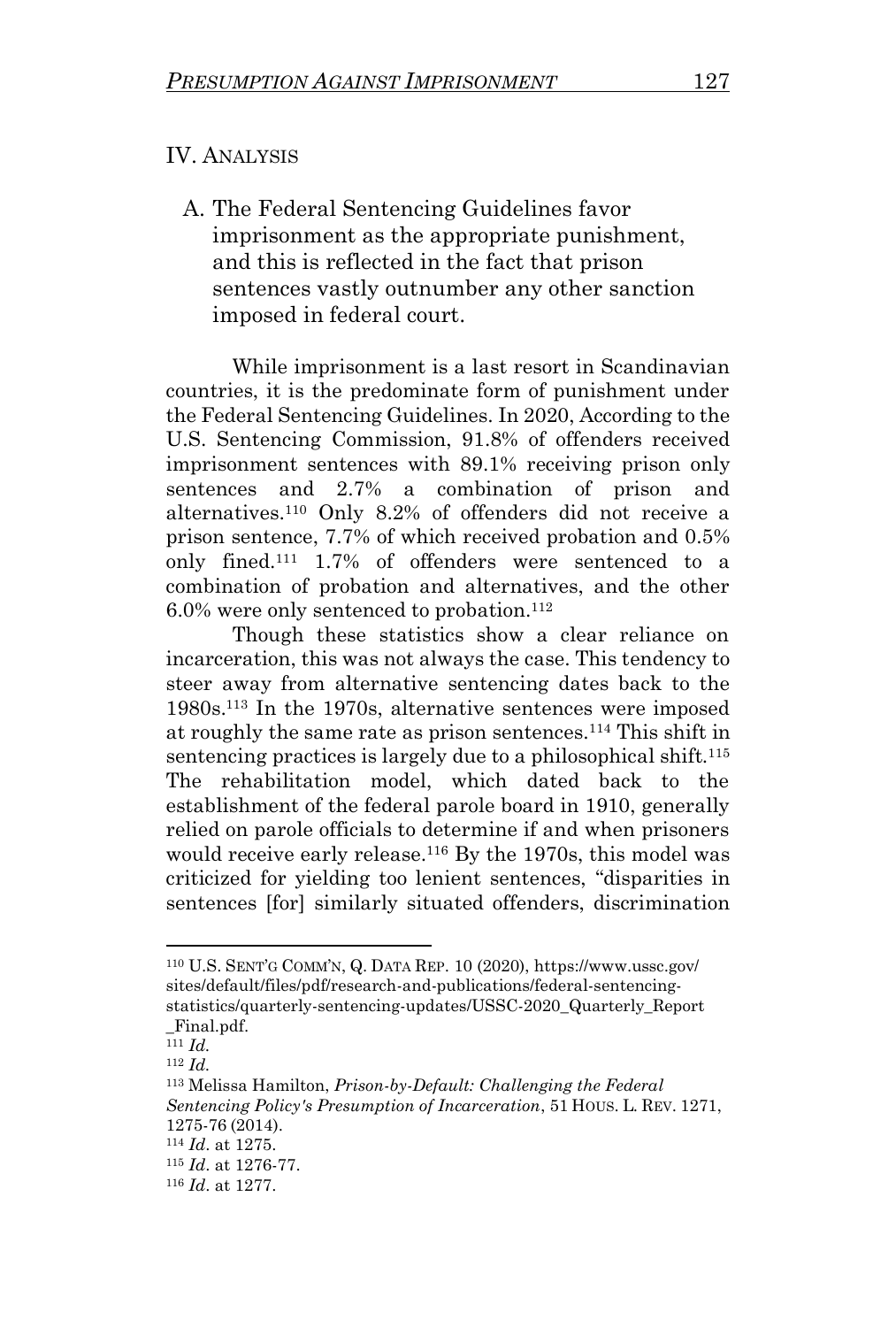against minority offenders, and uncertainty in release decisions." <sup>117</sup> This led to the tough-on-crime agenda of the 1980s, which emphasized deterrence and retribution.<sup>118</sup> As a result, incarceration has moved from the option of last resort to the predominate punishment, and the prison population has expanded exponentially.<sup>119</sup>

Though state courts are the largest contributors to mass incarceration, federal courts play a significant part.<sup>120</sup> In 2020, state prisons and local jails housed 1,922,000 people, while federal prisons and jails only held 226,000 people.<sup>121</sup> This is because most crimes are prosecuted under state jurisdiction. Federal courts, however, sentence defendants to imprisonment at a much higher rate than state courts.<sup>122</sup> In Louisiana, the state with the highest incarceration rate, defendants are sentenced to prison rather than probation  $33\%$  of the time,  $123$  but in federal court, defendants are sentenced to prison  $91.8\%$  of the time.<sup>124</sup> Though states may not reserve imprisonment as a last resort like Scandinavian countries, they are more likely to sentence offenders to alternative sentences, which are the norm in Scandinavian countries. While this is a great start, there is much more reform that needs to be done in the United States to reduce mass incarceration, and the federal system needs to join in the effort. Many states are continuing to get inspiration from Scandinavian countries to reform their prisons and reduce recidivism and incarceration including

<sup>117</sup> *Id*. at 1277-78.

<sup>118</sup> *Id*. at 1278.

<sup>119</sup> Melissa Hamilton, *Prison-by-Default: Challenging the Federal Sentencing Policy's Presumption of Incarceration*, 51 HOUS. L. REV. 1271, 1278 (2014).

<sup>120</sup> *Id.*

<sup>121</sup> Wendy Sawyer & Peter Wagner, *Mass Incarceration: The Whole Pie 2020*, PRISON POL'Y INITIATIVE (Mar. 24, 2020),

https://www.prisonpolicy.org/reports/pie2020.html.

<sup>122</sup> Alexi Jones, *Correctional Control 2018: Incarceration and Supervision by State*, PRISON POL'Y INITIATIVE (Dec. 2018),

https://www.prisonpolicy.org/reports/correctionalcontrol2018.html.

<sup>123</sup> LA. JUST. REINVESTMENT TASK FORCE, REP. AND RECOMMENDATIONS 18 (2017), https://www.lasc.org/documents/LA\_Task\_Force\_Report\_2017\_

FINAL.pdf.

<sup>124</sup> U.S. SENT'G COMM'N, *supra* note 110, at 10.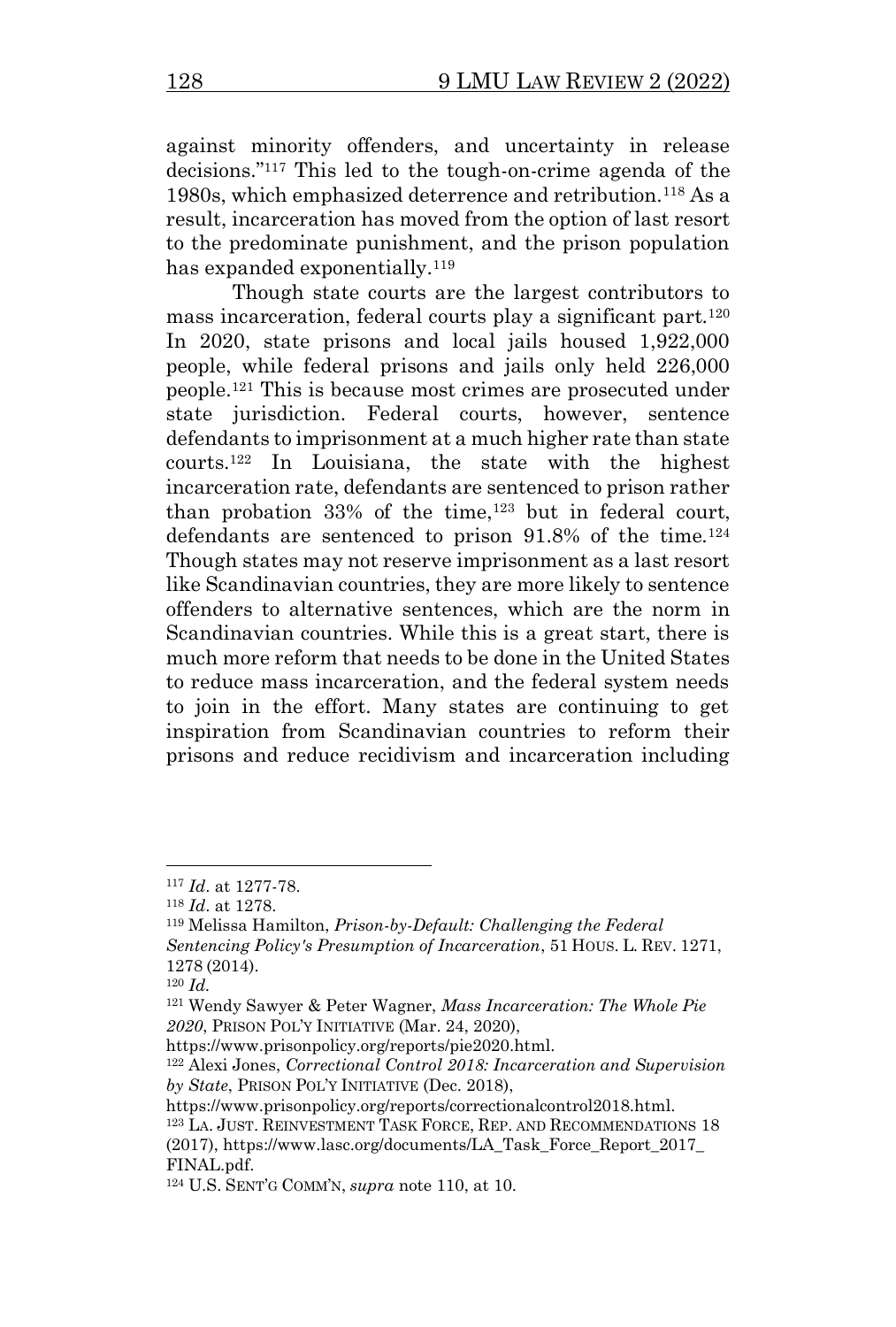California, Pennsylvania, North Dakota, and Oregon.<sup>125</sup> These states have been learning from Scandinavian countries how to reform prison conditions and implement rehabilitation efforts to assist former inmates as they reenter society,<sup>126</sup> but it is time for the United States to revisit how it sentences offenders.

B. THE UNITED STATES SHOULD REDUCE MASS INCARCERATION BY LOOKING TO SCANDINAVIAN SENTENCING PRACTICES FOR INSPIRATION ON HOW TO IMPOSE SENTENCES THAT ARE SUFFICIENT BUT NOT GREATER THAN NECESSARY.

The Scandinavian countries that many states have been looking to for inspiration on prison reform have made great strides in sentencing reform as well. These Scandinavian sentencing policies just might hold the key to reducing mass incarceration in the United States. One highly influential policy in Scandinavian sentencing is the policy disfavoring imprisonment to other possible sanctions. In fact, the Swedish Prison and Probation Service's website states in bold letters, "[I]mprisonment should not be seen as an effective crime prevention measure in Swedish criminal policy."<sup>127</sup> Swedish courts must look at all other possible sanctions before deciding that prison is the necessary sanction.<sup>128</sup> This policy is completely different from that of the United States, where prison is the primary sanction despite the fact that the Federal Sentencing Guidelines

<sup>125</sup> Ike Dodson, *California Leaders Learn from Norwegian Prison System*, CAL. DEP'T. OF CORR. AND REHAB. (Dec. 16, 2019),

https://www.cdcr.ca.gov/insidecdcr/2019/12/16/california-leaders-learnfrom-norwegian-prison-system/; *Scandinavian Prison Project*, PA. DEP'T OF CORR.,

https://www.cor.pa.gov/About%20Us/Initiatives/Pages/Scandinavia-Prison-Project.aspx (last visited Aug. 2, 2021); Karen Bouffard, *States Put Norway-Style Prison Reforms to Work in U.S*., DETROIT NEWS (Oct. 11, 2019, 11:15 AM), https://www.detroitnews.com/story/news/specialreports/2019/10/11/states-put-norway-style-prison-reforms-towork/1682876001/.

<sup>126</sup> *Id.*

<sup>127</sup> *Sanctions*, SWED. PRISON AND PROB. SERV.,

https://www.kriminalvarden.se/swedish-prison-and-probationservice/sanctions/ (last visited Aug. 3, 2020). <sup>128</sup> *Id.*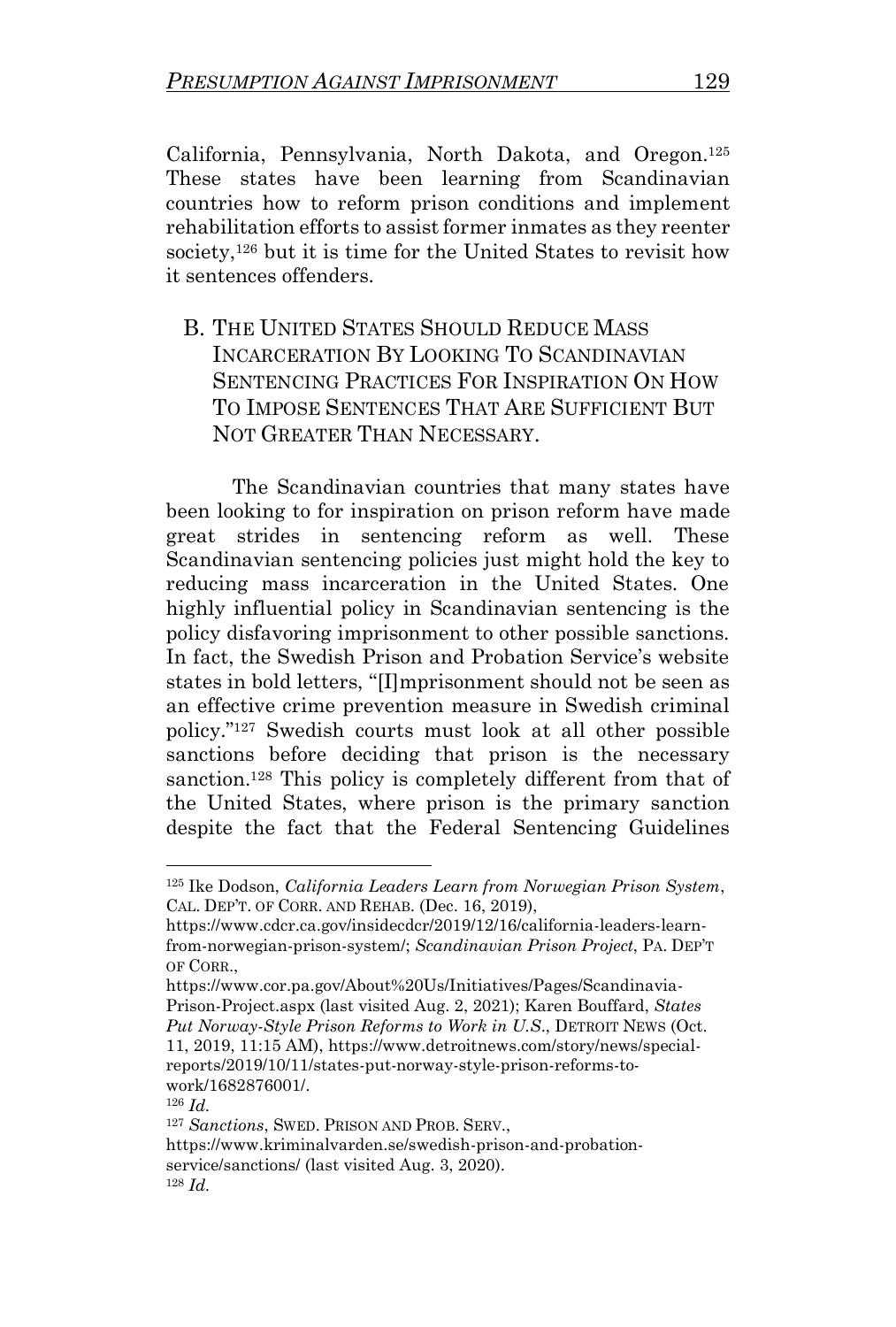advise courts to impose a sentence that is "sufficient, but not greater than necessary" to achieve the statutory sentencing goals.<sup>129</sup> In fact, despite this recommendation, the structure and wording of the Federal Sentencing Guidelines imply a presumption in favor of imprisonment as the primary sanction.<sup>130</sup> Whereas the sentencing guideline ranges in Scandinavian countries begin with fines,<sup>131</sup> the minimum sanction suggested by the Sentencing Table in the Federal Sentencing Guidelines is still in terms of months of imprisonment.<sup>132</sup> Whereas Finnish law requires that prison sentences up to eight months are converted to community service unless the court finds reasons otherwise,<sup>133</sup> the Federal Sentencing Guidelines suggest that probation may be an alternative to incarceration if certain criteria are met.<sup>134</sup> The purpose of the Federal Sentencing Guidelines is to advise courts on the proper sentence, and as written, the Guidelines are currently advising courts that imprisonment is the proper sentence.<sup>135</sup> This implied preference for imprisonment in the Federal Sentencing Guidelines is reflected in the prevalence of imprisonment sentences imposed compared to other sentences.<sup>136</sup> If the United States is to fix its mass incarceration crisis, it should follow the example set my Scandinavian countries and start looking at alternative sentences as the preferred sanction rather than imprisonment. This new approach to sentencing would also be more in line with the objective stated in the Guidelines by imposing a sufficient but not greater than necessary sentence.

Not only would a policy favoring sentencing alternatives over imprisonment help the United States to reduce mass incarceration, but it would also save money and allow the criminal justice system to focus on imposing sanctions and improving programs that help offenders reintegrate into society and reduce recidivism. In 2016, the

<sup>129</sup> U.S. SENT'G GUIDELINES MANUAL § 1B1.1(c) (U.S. SENT'G COMM'N 2018).

<sup>130</sup> Hamilton, *supra* note 113, at 1275.

<sup>131</sup> Hinkkanen & Lappi-Seppälä, *supra* note 77, at 355.

<sup>132</sup> U.S. SENT'G GUIDELINES MANUAL § 5A (U.S. SENT'G COMM'N 2018).

<sup>133</sup> Hinkkanen & Lappi-Seppälä, *supra* note 77, at 369.

<sup>134</sup> U.S. SENT'G GUIDELINES MANUAL § 5B1.1 (U.S. SENT'G COMM'N 2018). <sup>135</sup> *Id.* § 1B1.2.

<sup>136</sup> Hamilton, *supra* note 113, at 1274; see also U.S. SENT'G COMM'N, *supra* note 134, at 10 (91.8% of federal defendants are sentenced to prison).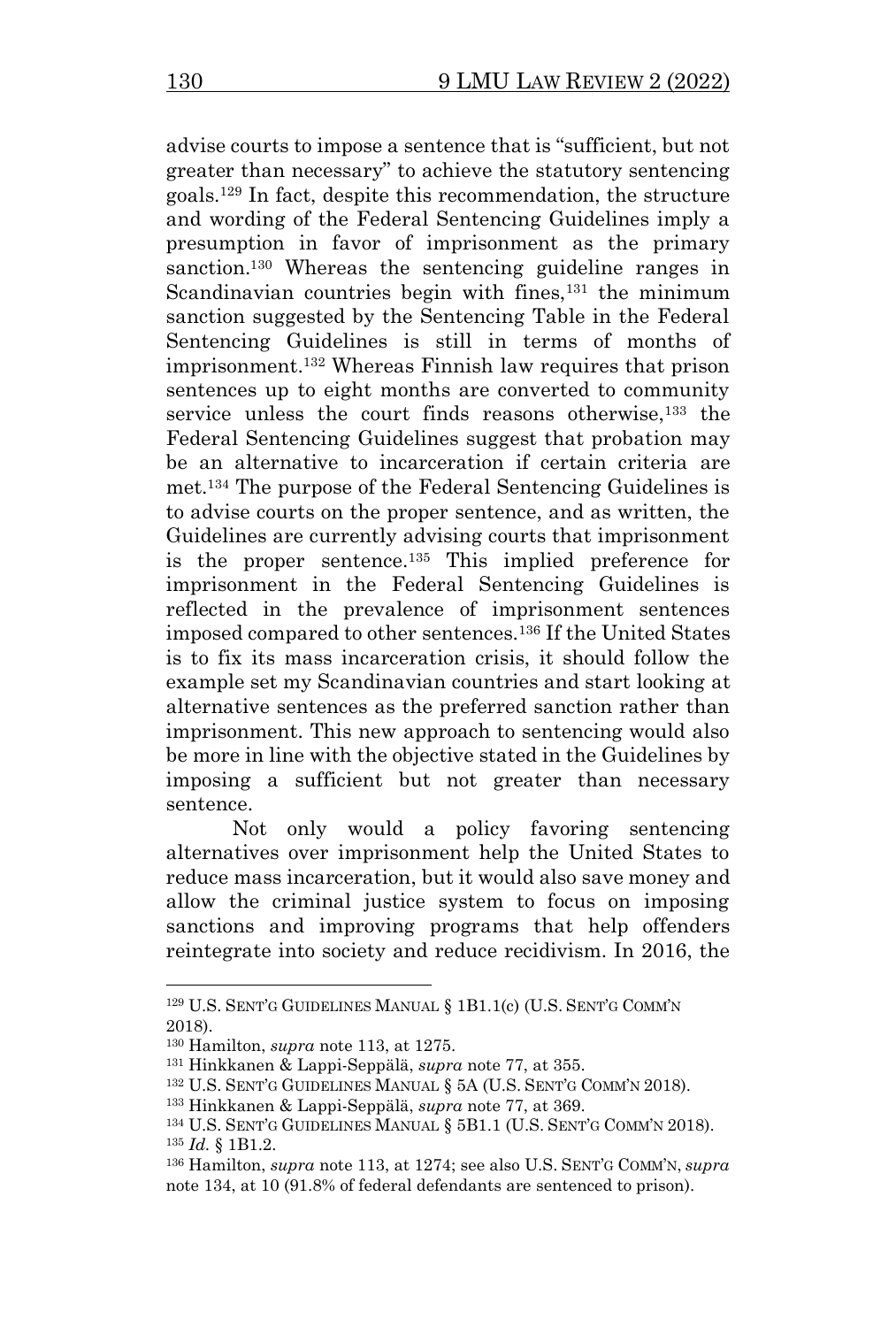average annual cost of maintaining a prisoner was \$34,770.<sup>137</sup> The average annual cost of placing a person in a residential reentry center was \$29,280, and the average annual cost of supervising a person in the community was \$4,392.<sup>138</sup> These costs are likely higher today than they were in 2016,<sup>139</sup> but these figures reflect the same conclusion as those published in 2012: sentencing alternatives are less expensive than imprisonment.<sup>140</sup>

On top of being the more expensive option, prison is the more harmful option. Inadequate prison conditions take their toll on inmates' physical and mental health, and limited opportunities for education and job training leaves inmates unable to better themselves and prepare for a career after release.<sup>141</sup> Though these issues surrounding prison conditions and the availability of rehabilitation programs in prisons are beyond the scope of this paper, many states are currently learning from Scandinavian prisons how to improve prison conditions and implement rehabilitation programs, so inmates are more prepared for life after release. <sup>142</sup> Once a new policy favoring sentencing alternatives is implemented in the United States, more funds will be available to dedicate to programs that can further reduce recidivism.

significantly-less-incarceration-federal-system.

https://www.vera.org/downloads/publications/the-impacts-of-solitaryconfinement.pdf; Kerri Miller & Marcheta Fornoff*, Life after prison: The 'sentence never ends'*, MPR (Mar. 8, 2017, 8:41 PM),

<sup>137</sup> *Incarceration Costs Significantly More than Supervision,* U.S. COURTS (Aug. 17, 2017), https://www.uscourts.gov/news/2017/08/17/incarcerationcosts-significantly-more-supervision.

<sup>138</sup> *Id.* <sup>139</sup> Afterall, the average annual cost of incarceration in 2018 had already increased to \$37,449 per prisoner. Annual Determination of Average Cost of Incarceration Fee (COIF), 84 Fed. Reg. 63891 (Nov. 19, 2019).

<sup>140</sup> *Supervision Costs Significantly Less than Incarceration in Federal System*, U.S. COURTS (July 18, 2013),

https://www.uscourts.gov/news/2013/07/18/supervision-costs-

<sup>141</sup> *See* Daniel C. Semenza & Jessica M. Grosholz, *Mental and physical health in prison: how co-occurring conditions influence inmate* 

*misconduct*, HEALTH JUST. 7, 1 (2019); Kayla James & Elena Vanko, *The Impacts of Solitary Confinement*, VERA (April 2021),

https://www.mprnews.org/story/2017/03/08/issues-facing-former-inmates. <sup>142</sup> Dodson, *supra* note 125.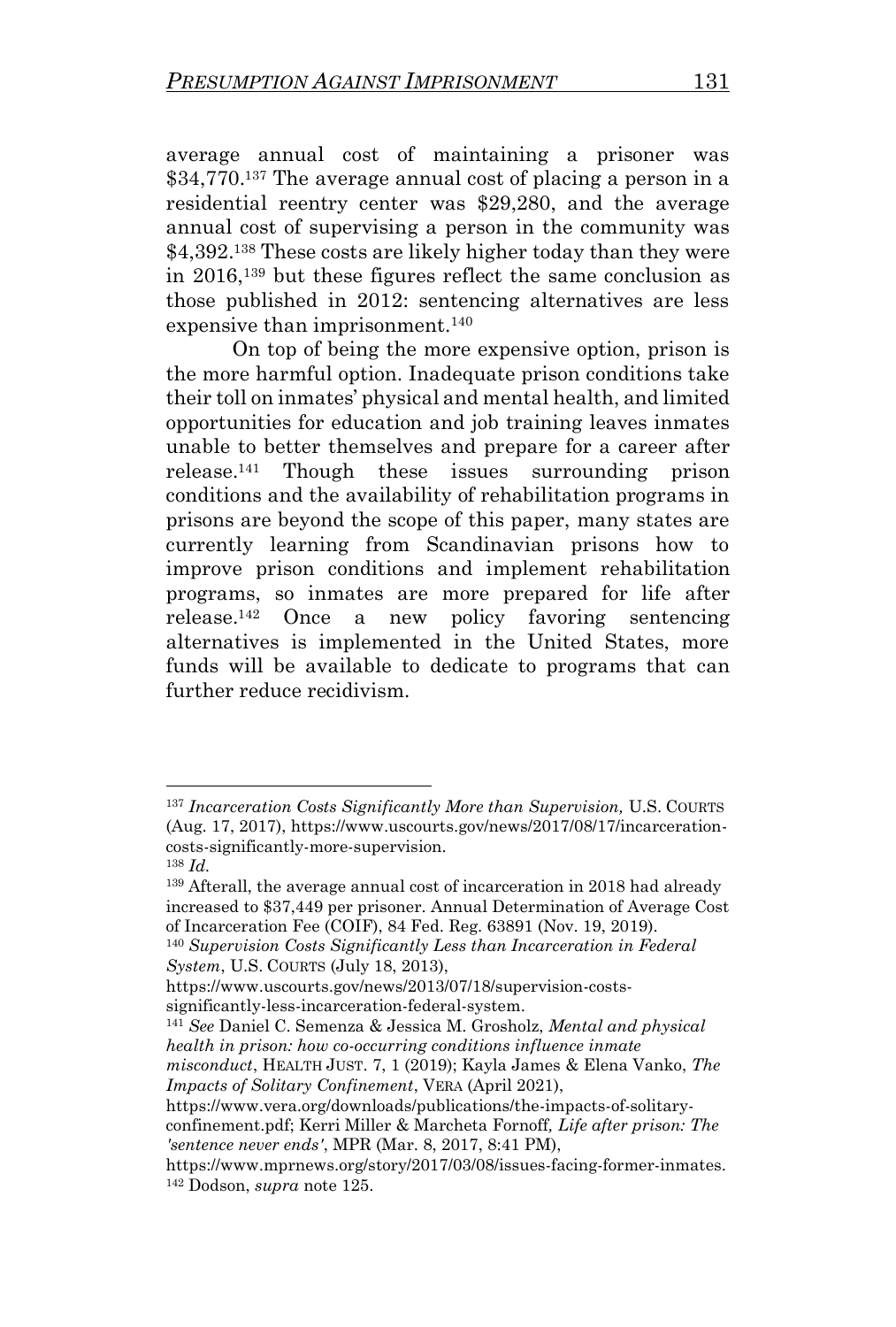## C. A FEW MINOR TWEAKS TO THE SENTENCING TABLE AND LANGUAGE OF THE SENTENCING GUIDELINES ARE ALL IT WOULD TAKE TO BEGIN REDUCING MASS INCARCERATION IN THE UNITED STATES.

Though the Scandinavian approach of favoring sentencing alternatives seems to require a complete shift in how US courts would sentence offenders, only a few minor tweaks to the Sentencing Guidelines are needed to begin the process of rectifying the mass incarceration problem. The Sentencing Guidelines as written leave very little opportunity to impose alternative sentences in practice. The solution is to change the Sentencing Guidelines' language so that it suggests a preference for alternative sentences and makes alternative sentences available in more situations.

The first tweak is directly inspired by Finnish law. Where the Sentencing Guidelines read, "[p]robation *may* be used as an alternative to incarceration,"<sup>143</sup> changing "may" to "should" would instill a preference for probation over incarceration. This language would advise courts against incarceration where it is not necessary while still allowing judges' discretion to impose further conditions to achieve sentencing objectives and help rehabilitate offenders. Since the Sentencing Guidelines are only advisory, it would still allow judges to impose prison in cases where they absolutely felt it was necessary, but they would have to explain their reasoning for deviating from the Guidelines.<sup>144</sup>

Another minor change that would imbue a preference for alternative sentencing over imprisonment would be to revise the Sentencing Table to reflect the length of the sentence in months instead of months *of imprisonment*. Though Section 5C1.1 of the Sentencing Guidelines explains how a minimum prison term may be served or substituted,<sup>145</sup> changing the Table to a more neutral term would not suggest prison as the default sanction and could be changed without having to make any changes to Section 5C1.1.

The last and largest change to the Sentencing Guidelines that would increase the use of alternative

<sup>143</sup> U.S. SENT'G GUIDELINES MANUAL ch. 5, pt. B, introductory cmt. (U.S. SENT'G COMM'N 2018).

<sup>144</sup> 18 U.S.C. § 3553(b)

<sup>145</sup> U.S. SENT'G GUIDELINES MANUAL § 5C1.1 (U.S. SENT'G COMM'N 2018).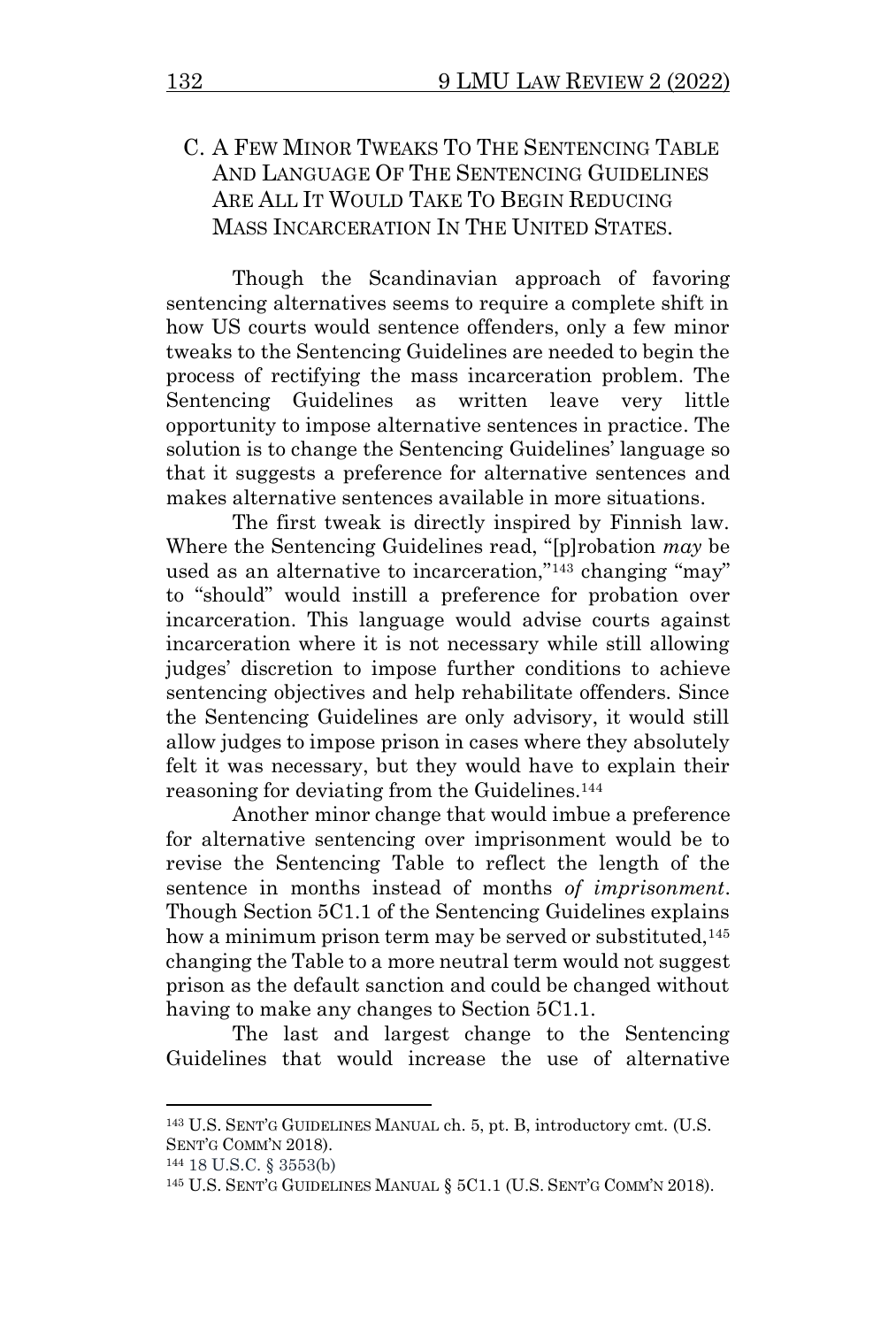sentencing and reduce mass incarceration would be enlarging the sizes of Zones A, B, and C. Currently, Zone D is significantly larger than the other three zones and requires imprisonment,<sup>146</sup> and very few offenses fall within Zone A, where imprisonment is not required. Shifting Zone A down by just a couple boxes would increase the availability of sentencing alternatives to more offenders, and/or possibly require alternative sentencing in more situations. This minor shift to include offenses that have a maximum of eight months, would be very similar to the Finnish system where prison sentences under eight months must be converted to community service.<sup>147</sup> Shifting the zones could also be done without making any further changes to other sections if the range values are read as sanction lengths rather than imprisonment lengths. The ranges in Zone A that have a minimum term of zero could be satisfied by a fine or probation sentence of up to six months. The ranges that would be moved into Zone A would require at least one month of probation.

Increasing the size of Zone B would have a significantly larger impact on the reduction of imprisonment. Though Zone B requires that an offender sentenced to prison serve at least one month of the prison sentence before he or she can be released early, it does not require imprisonment where the court finds it sufficient to impose a sentence of probation with conditions.<sup>148</sup> Here, the court should first try to find a satisfactory punishment through alternatives like intermittent confinement, community confinement, or home detention before imposing a prison sentence. Increasing this zone and setting a preference for these alternatives could significantly reduce imprisonment by imposing sentences that are more likely to contribute to the offenders' rehabilitation, while still punishing the offender for their crime. Ideally, Zone B would end where the cut off for Zone C currently is because Level 14 is often used in Chapter Two of the Sentencing Guidelines to increase punishment where there are aggravating factors.<sup>149</sup> Zone B's new cut off would

<sup>146</sup> *Id.* § 5A.

<sup>147</sup> Hinkkanen & Lappi-Seppälä, *supra* note 77, at 369.

<sup>148</sup> U.S. SENT'G GUIDELINES MANUAL § 5C1.1(c) (U.S. SENT'G COMM'N 2018).

<sup>149</sup> *See id.* §§ 2A2.2, 2A3.3, 2A3.5(a)(2), 2B1.1(b)(14)-(16), 2B1.4(b)(2), 2B1.5(b)(6), 2B5.3(b)(6)-(7), 2B6.1(b)(3), 2C1.1(a)(1).